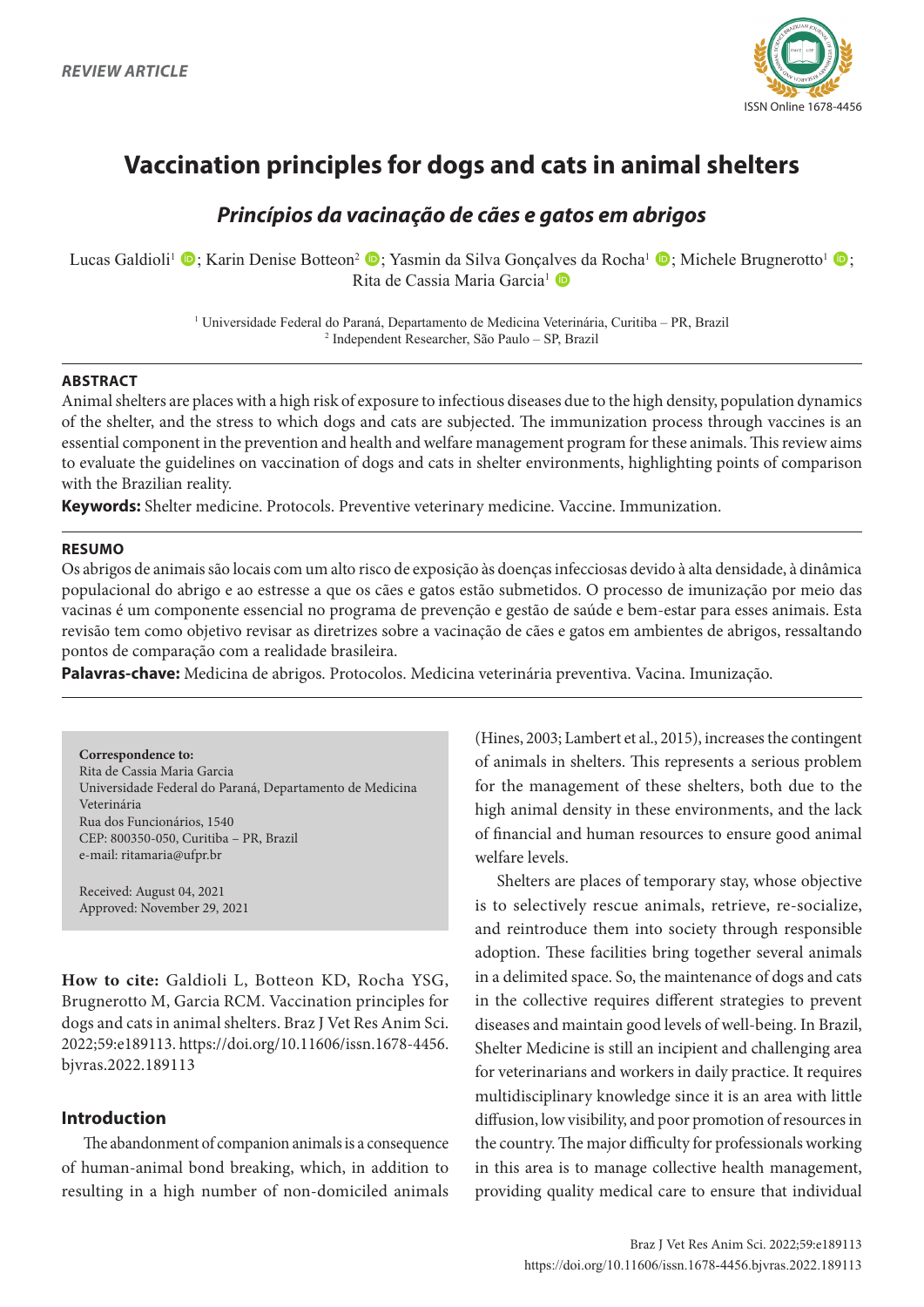animals are physically and mentally healthy (Garcia, 2019). Animal shelters are generally characterized by a population of random origin, with predominantly unknown medical and vaccination history. There is, in addition, high animal turnover and high density of dogs and cats, resulting in groups of animals with different health conditions, or very close quarters between animals. All these conditions facilitate the spread of infectious and contagious diseases, increase animal susceptibility to disease (whether due to individual conditions, stress, or immunosuppression), or even contribute to the reactivation of pre-existing diseases, whose consequences are potentially lethal (Hurley & Miller, 2009; Larson et al., 2009; Newbury et al., 2010; Gingrich & Lappin, 2012; Dudley et al., 2015; Cossio et al., 2017; Day et al., 2020; Stone et al., 2020). Furthermore, eradication of infectious diseases in these environments, once faced with an outbreak, is extremely challenging and difficult to achieve (Hurley & Miller, 2009; Day et al., 2016). Due to the high probability of exposure to pathogens and given the fact that the consequences of infectious diseases in these environments are potentially devastating, the existence of a clearly defined shelter vaccination program is essential for proper disease control and to ensure the health and the welfare of the resident animals (Day et al., 2016).

Vaccination is an essential component in the prevention and health management of companion animals. In shelter environments particularly, when combined with practices that minimize stress and reduce the risk of exposure to pathogens, this measure helps animals stay healthy, or reduces the severity of clinical illnesses (Schultz & Conklin, 1998; Hurley & Miller, 2009; Larson et al., 2009). That way, it is possible to achieve a lower rate of permanence in the facility and a higher probability of adoption, which reiterates the shelter's objectives towards society. Furthermore, the probability of occurrence of infectious disease outbreaks decreases substantially when animals are correctly vaccinated before pathogen exposure (Greene & Schultz, 2006; Larson et al., 2009; Ford et al., 2017).

This article aimed to review the guidelines on vaccination of dogs and cats in shelter environments, highlighting points of comparison with the Brazilian reality.

# **Vaccination of Dogs and Cats in Shelters**

One of the pillars to ensure protection, health, and quality of life for sheltered animals is immunization through vaccination. It should be considered that these are individuals housed in high population density environments, with constant exposure to animals with unknown medical histories, who had little or no preventive care before admission, including

immunization. Therefore, the probability of contracting an infectious disease significantly increases in the absence of the vaccination procedure (Hurley & Miller, 2009; Spindel, 2013). Animals that fall ill in shelters have a reduced chance of survival. When recovered, these animals are less likely to be adopted (Patronek & Crowe, 2018) and, consequently, more likely to remain in the shelter. So, dedicated efforts to prevent infectious diseases should be part of the shelter medicine equation (Hurley & Miller, 2009; Gingrich & Lappin, 2012; Spindel, 2013; Day et al., 2016).

Vaccination, although essential, cannot be used as a single tool for the protection of animals, but as part of an infectious disease control program. Effective programs to control infectious diseases in shelters, therefore, include vaccination, disinfection, and segregation of healthy and sick animals. Even for canine and feline respiratory pathogens (e.g. parainfluenza virus, *Bordetella bronchiseptica*, feline herpesvirus, calicivirus, and *chlamydia*), whose vaccination is not capable of providing sterilizing immunity, the immunization procedure can reduce the severity of clinical manifestations and the frequency of clinical signs. This means that immunization is a useful complement in the shelter's management since unvaccinated animals can suffer from severe clinical manifestations and a greater chance of death (Conklin, 1998; Larson et al., 2009; Schultz & Spindel, 2013; Ford et al., 2017;).

Often, even housed animals do not receive preventive care with vaccination and, therefore, may be unprotected against common pathogens such as canine distemper virus (CDV), canine parvovirus (CPV), and feline parvovirus (FPV) (Lechner et al., 2010; Perrone et al., 2010; Day et al., 2020). Although shelter animal vaccination guidelines recommend vaccinating all animals at the time of admission or one week before admission (Larson & Schultz, 2006; Hurley & Miller, 2009; Larson et al., 2009; Lechner et al., 2010; Newbury et al., 2010; Scherk et al., 2013; Spindel, 2013; Day et al., 2016; Stone et al., 2020), this practice is not followed in many Brazilian shelters. The reasons may be a lack of knowledge of a specific protocol based on the literature, which diverges from the traditional veterinary practice of dogs and cats or for financial reasons (Lima & Garcia, 2019). Furthermore, in Brazil, there are no publications on the percentage of dogs and cats with adequate antibody titers when entering shelters. Added to this fact, there is the constant introduction of new animals that, for the most part, share an insufficient physical space, often with inadequate sanitary conditions. In this context, the length of stay of animals in shelters is extremely variable, ranging from a few months to several years. Thus, these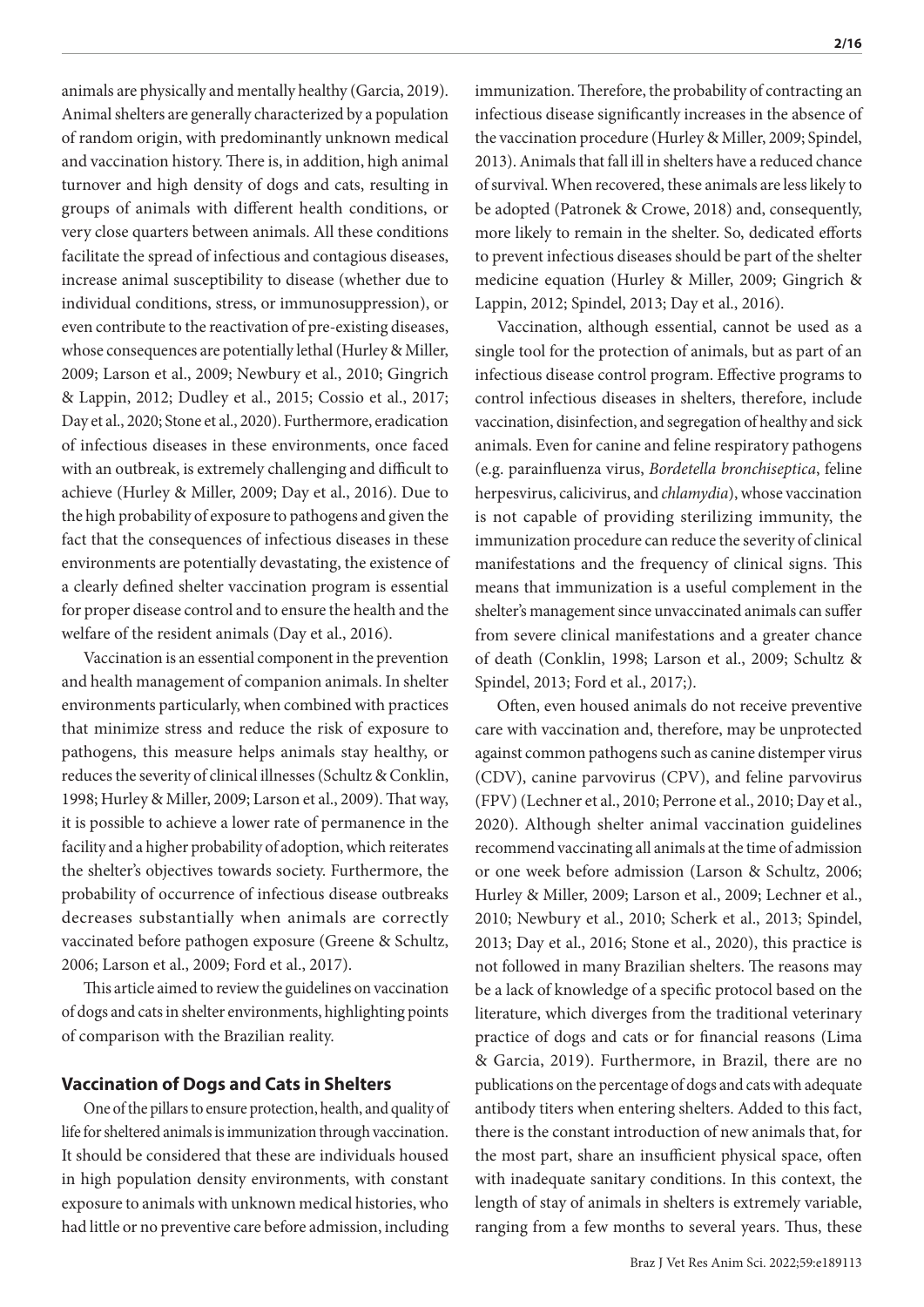animals are constantly exposed to infections, both because of close contact with other animals of the same species in a high population density, as well as possible errors in preventive management. The transmission of pathogens can be potentiated in susceptible animals or exacerbated by the potential of the highest challenge from infectious diseases and isolation of these animals in the microenvironment of the shelter.

Studies conducted with shelter dogs and cats found that many had insufficient antibody titers to some species-specific diseases (Hartmann et al., 2007; Lechner et al., 2010), but also that many animals had seropositivity for pathogens that could be prevented by vaccines (Digangi et al., 2012; Litster et al., 2012; Spindel et al., 2018). The publication by Monteiro et al. (2016) showed that pathogens that affect the respiratory tract of dogs (canine viral parainfluenza, adenovirus type 2, and canine distemper virus), for example, are common in shelters. Authors also found that the pathogen frequencies seem to be related to environmental and nutritional conditions, which indicates the need for control/prevention measures, including vaccination and environmental management, to minimize such infections. A study by Andrukonis et al. (2021) found that vaccination during animal admission was able to reduce clinical signs of canine respiratory diseases during an outbreak in an animal shelter.

In the literature, vaccination coverage of 70-75% has been suggested as the minimum adequate level to prevent disease outbreaks in dog populations with guardians (Horzinek, 2006; Riedl et al., 2015; Day et al., 2016). But for shelter environments, due to the characteristics already mentioned, this vaccination coverage should probably be greater than that to be effective. Thus, it is extremely important to follow vaccination protocols in these animals according to specific published guidelines (Decaro et al., 2020).

It should be noted, however, that in any population of vaccinated individuals, absolute protection can never be guaranteed, as the immune response is a biological process influenced by several factors (genetic, environmental, individual) (Greene & Levy, 2014). Thus, the management of infectious diseases in animal shelters must have the perspective of guaranteeing a herd effect: which means indirect protection from infectious disease when a sufficient percentage of a population has become immune to it, thereby reducing the likelihood of infection for susceptible individuals. This effect can be achieved both by the strength of transmission from the previous infection and recovery, as well as by the immunity of the herd; that is, by the proportion of immune individuals in a given population.

Thus, an effective immunization program aimed at the control, elimination, or eradication of vaccine-preventable infectious diseases must be rigorously applied in animal shelters (John & Samuel, 2000; Andrukonis et al., 2021).

#### *Types and classification of vaccines*

Vaccines can be of different types, and this results in different responses and duration of immunity (Tizard, 2013a; Greene & Levy, 2014). Regarding the quality of the immune response following vaccination, it is worth mentioning that a sterilizing immunity or non-sterilizing immunity may occur depending on the pathogen and vaccine technology. In immunocompetent animals, sterilizing immunity can prevent the disease and ensure the elimination of the pathogen when exposed to it in the environment (e.g., parvovirus and canine distemper virus). Non-sterilizing immunity, on the other hand, comprises those vaccines that can reduce the severity of clinical manifestations but do not completely prevent infection, and there may be mild clinical signs and/or elimination of the etiological agent (e.g.: *Leptospira*, canine parainfluenza virus) (Ford et al., 2017).

Regarding vaccine technology, these can be divided into live-attenuated or modified, also called infectious, and inactivated or dead, also called non-infectious. There are also, in veterinary medicine, the recombinant vectorial vaccines that, although alive, use a vector virus whose role is to carry the genetic information of the pathogen to which immunity stimulation is desired (Tizard, 2013a; Day et al., 2016; Ford et al., 2017). As for the duration of immunity (DOI), although pathogens play a role in the immune memory, is usually expected that live attenuated and recombinant vaccines provide a longer DOI of three years or more, whereas inactivated vaccines rarely provide a DOI greater than 1 year (Tizard, 2013b; Ford et al., 2017). Thus, knowledge of the type of vaccine and the particularities of the etiological agents is essential for choosing a protocol that meets the demand of each individual and/or group of individuals, in the case of shelters.

Per international vaccination guidelines, considering the risks and benefits, vaccines are classified into three categories: essential, complementary, and non-recommended. Essential vaccines are those that should be administered to all dogs and cats, regardless of lifestyle or geographic location, as they protect animals against serious or potentially fatal diseases, with high rates of morbidity and mortality and global distribution. These vaccines must therefore be prioritized by public health (Day et al., 2016; Bobadilla et al., 2017). Complementary vaccines are those whose use decision will be up to the veterinarians depending on the individual need,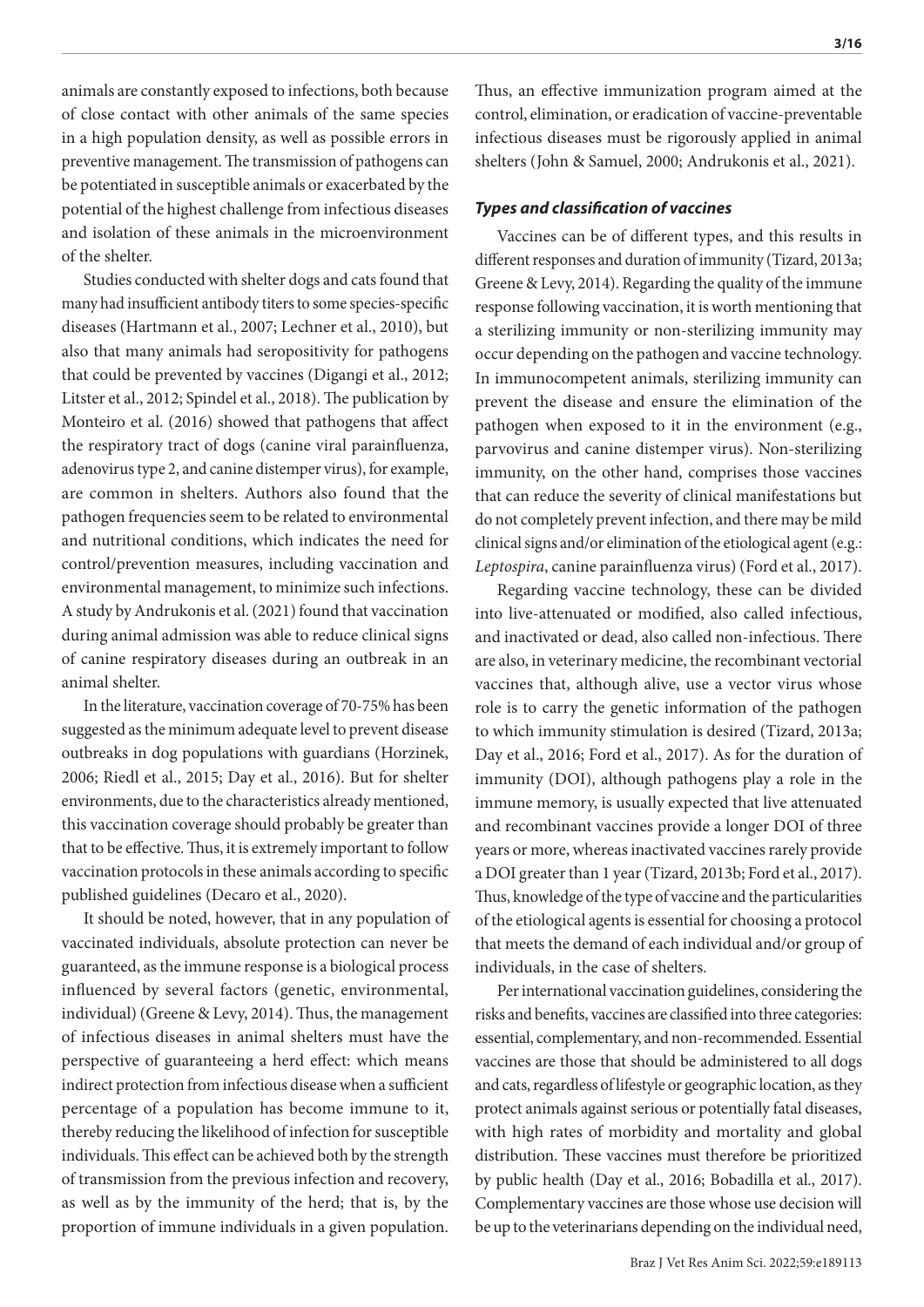based on local epidemiology, the lifestyle of the animals, and risk-benefit assessment (Labarthe et al., 2016; Bobadilla et al., 2017). Non-recommended vaccines are those with little scientific evidence to justify their use (Day et al., 2016; Bobadilla et al., 2017). Tables 1 and 2 show the vaccines recommended by the different guidelines, including those considering a shelter environment for dogs and cats.

The responsible veterinarian must evaluate which vaccines will be recommended for the shelter. Factors such as guidelines, principles of shelter medicine, financial resources,

Table 1 – Guidelines for dog vaccination in shelters

the geographic prevalence of diseases and population characteristics, current legislation, type of technology used, and the commercial availability of vaccines in the country must all be considered.

#### *Vaccine protocol for shelter dogs and cats*

Although knowledge of animal care protocols is necessary, it is very difficult to establish a single protocol or standard that can be applied in any situation. Vaccination schedules must be customized for each facility, recognizing that no

| Guideline                                                                                                                                                                                                             |               | <b>Vaccines for Shelter Dogs</b>                                    | <b>Observation and Recommended</b><br><b>Vaccine Type</b>                                        | <b>Route of Administration</b>                         |
|-----------------------------------------------------------------------------------------------------------------------------------------------------------------------------------------------------------------------|---------------|---------------------------------------------------------------------|--------------------------------------------------------------------------------------------------|--------------------------------------------------------|
| <b>WSAVA</b>                                                                                                                                                                                                          | Essential     | <b>Canine Distemper Virus</b>                                       | MLV or recombinant                                                                               | Parenteral                                             |
| $-2016$                                                                                                                                                                                                               |               | <b>Canine Parvovirus</b>                                            | <b>MLV</b>                                                                                       | Parenteral                                             |
|                                                                                                                                                                                                                       |               | <b>Canine Adenovirus-2</b>                                          | <b>MLV</b>                                                                                       | Parenteral                                             |
|                                                                                                                                                                                                                       |               | Rabies                                                              | Inactivated                                                                                      | Parenteral                                             |
|                                                                                                                                                                                                                       | Complementary | Canine Parainfluenza Virus                                          | Recommended in shelters<br><b>MLV</b>                                                            | Parenteral and Intranasal<br>(preferable)              |
|                                                                                                                                                                                                                       |               | Bordetella bronchiseptica                                           | Recommended in shelters<br>Live Avirulent Bacteria                                               | Oral and Intranasal (preferable)                       |
| AAHA                                                                                                                                                                                                                  | Essential     | <b>Canine Distemper Virus</b>                                       | MLV or recombinant                                                                               | Parenteral                                             |
| $-2017$                                                                                                                                                                                                               |               | <b>Canine Parvovirus</b>                                            | <b>MLV</b>                                                                                       | Parenteral                                             |
|                                                                                                                                                                                                                       |               | Canine Adenovirus-2                                                 | <b>MLV</b>                                                                                       | Parenteral and Intranasal                              |
|                                                                                                                                                                                                                       |               | Rabies                                                              | Inactivated                                                                                      | Parenteral                                             |
|                                                                                                                                                                                                                       | Complementary |                                                                     | Canine Parainfluenza Virus Complementary - recommended when<br>at risk of exposure<br><b>MLV</b> | Parenteral and Intranasal                              |
|                                                                                                                                                                                                                       |               | Bordetella bronchiseptica                                           | Complementary - recommended when<br>at risk of exposure                                          | Parenteral, Intranasal and Oral                        |
|                                                                                                                                                                                                                       |               |                                                                     | Live Avirulent Bacteria                                                                          |                                                        |
|                                                                                                                                                                                                                       |               | Leptospira                                                          | Complementary - recommended when<br>at risk of exposure                                          | Parenteral                                             |
|                                                                                                                                                                                                                       |               | serovars canicola:<br>icterohaemorrhagiae;<br>grippotyphosa; pomona | Inactivated                                                                                      |                                                        |
| COLAVAC/                                                                                                                                                                                                              | Essential     | <b>Canine Distemper Virus</b>                                       | MLV or recombinant                                                                               | Parenteral                                             |
| FIAVAC-                                                                                                                                                                                                               |               | <b>Canine Parvovirus</b>                                            | <b>MLV</b>                                                                                       | Parenteral                                             |
| Brazil* (2016)                                                                                                                                                                                                        |               | <b>Canine Adenovirus-2</b>                                          | <b>MLV</b>                                                                                       | Parenteral                                             |
|                                                                                                                                                                                                                       |               | Rabies                                                              | Inactivated                                                                                      | Parenteral                                             |
|                                                                                                                                                                                                                       |               | Leptospira interrogans                                              | Specific serovar protection<br>Inactivated                                                       | Parenteral                                             |
| * The guideline portrays the vaccines for Bordetella bronchiseptica, Canine parainfluenza virus, Giardia, and Leishmania<br>chagasi as complementary vaccines, but they do not mention them for shelter environments. |               |                                                                     |                                                                                                  |                                                        |
| COLAVAC                                                                                                                                                                                                               | Essential     | <b>Canine Distemper Virus</b>                                       | MLV or recombinant                                                                               | The guideline does not mention                         |
| – Mexico                                                                                                                                                                                                              |               | <b>Canine Parvovirus</b>                                            | <b>MLV</b>                                                                                       | the administration route                               |
| (2017)                                                                                                                                                                                                                |               | Canine Adenovirus-2                                                 | <b>MLV</b>                                                                                       |                                                        |
|                                                                                                                                                                                                                       |               | Rabies                                                              | Inactivated                                                                                      |                                                        |
|                                                                                                                                                                                                                       |               | Leptospira interrogans                                              | Specific serovar protection                                                                      |                                                        |
|                                                                                                                                                                                                                       |               |                                                                     | Bacterin and purified subunit products                                                           |                                                        |
|                                                                                                                                                                                                                       |               | Complementary Canine Parainfluenza Virus                            | Complementary - recommended in<br>cases of potential exposure (shelter)                          | Parenteral (in multivalent<br>products) and Intranasal |
|                                                                                                                                                                                                                       |               |                                                                     | <b>MLV</b>                                                                                       | (combined with Bordetella)                             |
|                                                                                                                                                                                                                       |               | Bordetella bronchiseptica                                           | Complementary - recommended in<br>cases of potential exposure (shelter)                          | Intranasal                                             |
|                                                                                                                                                                                                                       |               |                                                                     | Live Avirulent Bacteria                                                                          |                                                        |

AAHA = American Animal Hospital Association; COLAVAC = Latin American Companion Animal Vaccinology Committee; WSAVA = World Small Animal Veterinary Association; MLV = modified live virus. Source: Adapted from Day et al. (2016), Labarthe et al. (2016), Bobadilla et al. (2017), Ford et al. (2017).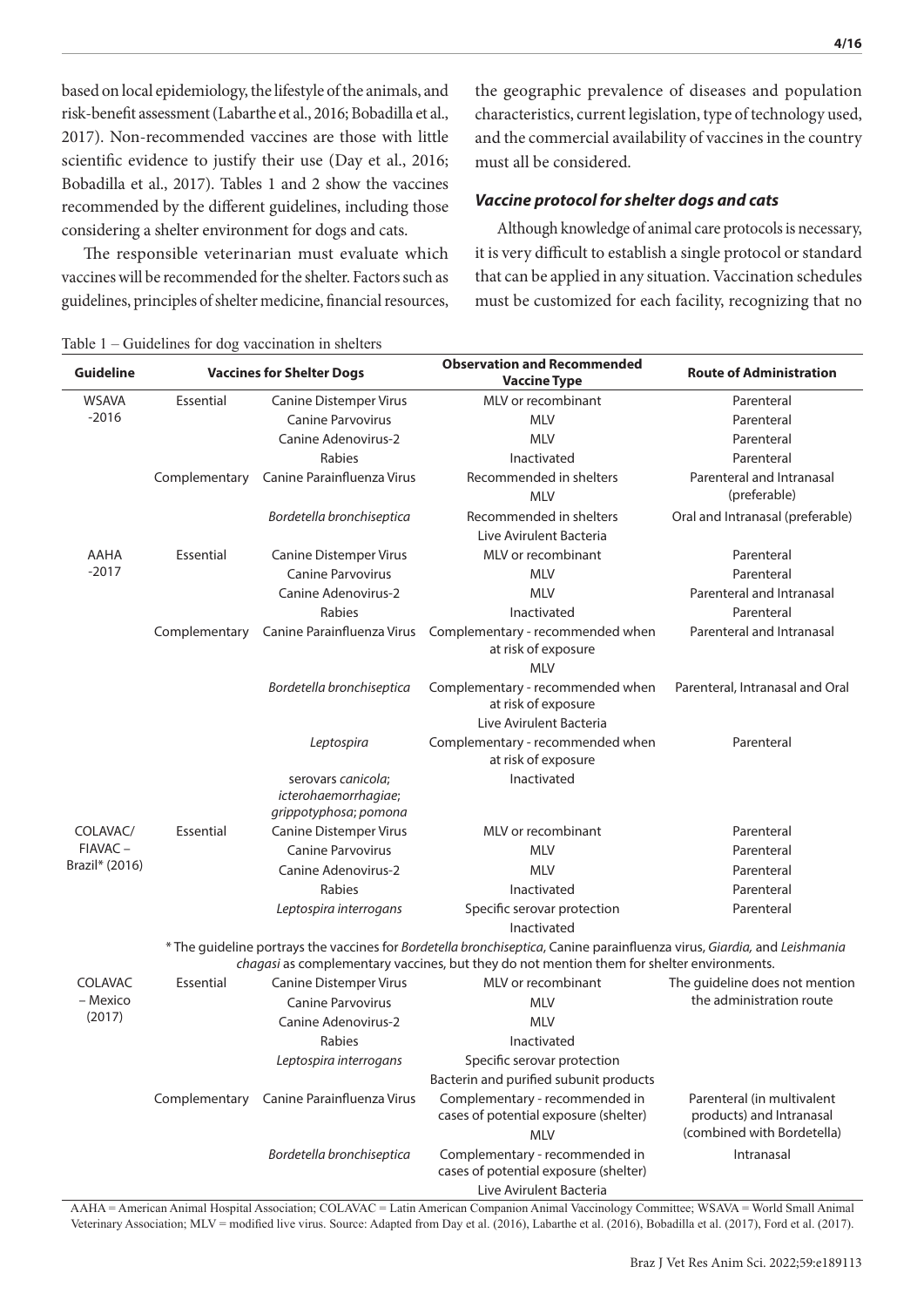| <b>Guideline</b>        |               | <b>Vaccines for Shelter Cats</b>                | <b>Recommended Vaccine Type</b>                                                                                                                                                                | <b>Route of Administration</b>                                                                      |
|-------------------------|---------------|-------------------------------------------------|------------------------------------------------------------------------------------------------------------------------------------------------------------------------------------------------|-----------------------------------------------------------------------------------------------------|
| <b>WSAVA</b><br>$-2016$ | Essential     | <b>Feline Parvovirus</b>                        | MLV (preferable) and inactivated                                                                                                                                                               | Parenteral (preferable) and/or<br>intranasal* (not recommended in<br>shelters)                      |
|                         |               | <b>Feline Calicivirus</b><br>Feline Herpesvirus | MLV (preferable) and inactivated<br>MLV (preferable) and inactivated                                                                                                                           | Parenteral and/or intranasal*<br>(preferable when rapid onset -<br>48 h - of immunity is important) |
|                         |               | Rabies                                          | <b>Essential for Brazil</b><br>Recombinant* and/or Inactivated                                                                                                                                 | Parenteral                                                                                          |
|                         | Complementary | Feline Leukemia<br>Virus (FeLV)                 | Only negative cats and their use should be<br>determined by lifestyle, risk of exposure, and<br>prevalence of infection in the local environment.<br>Recombinant* and/or Inactivated           | Parenteral                                                                                          |
|                         |               | Chlamydia felis                                 | Part of a control regimen for animals in multi-cat<br>environments where infections associated with the<br>clinical disease have been confirmed. Inactivated<br>and/or Live Avirulent Bacteria | Parenteral                                                                                          |
|                         |               | <b>Bordetella</b><br>bronchiseptica             | May be considered in cases where cats are likely to<br>be at specific risk of infection.<br>Live Avirulent Bacteria                                                                            | Intranasal                                                                                          |
| AAHA/                   | Essential     | <b>Feline Parvovirus</b>                        | <b>MLV</b>                                                                                                                                                                                     | Parenteral                                                                                          |
| AAFA<br>(2020)          |               | <b>Feline Calicivirus</b><br>Feline Herpesvirus | <b>MLV</b><br><b>MLV</b>                                                                                                                                                                       | Parenteral and/or intranasal*                                                                       |
|                         |               | Feline Leukemia<br>Virus (FeLV)                 | Recombinant* and/or Inactivated                                                                                                                                                                | Parenteral                                                                                          |
|                         |               | Rabies                                          | <b>Essential for Brazil</b>                                                                                                                                                                    | Parenteral                                                                                          |
|                         |               |                                                 | Recombinant* and/or Inactivated                                                                                                                                                                |                                                                                                     |
|                         | Complementary | Chlamydia felis                                 | Recommended as part of control in shelters with<br>confirmed infection                                                                                                                         | Parenteral                                                                                          |
|                         |               |                                                 | Inactivated and/or Live Avirulent Bacteria                                                                                                                                                     |                                                                                                     |
|                         |               | <b>Bordetella</b><br>bronchiseptica             | Recommended as part of control in shelters with<br>confirmed infection                                                                                                                         | Intranasal*                                                                                         |
|                         |               |                                                 | Live Avirulent Bacteria                                                                                                                                                                        |                                                                                                     |
| COLAVAC/                | Essential     | <b>Feline Parvovirus</b>                        | MLV (preferable) and inactivated                                                                                                                                                               | Parenteral                                                                                          |
| <b>FIAVAC</b>           |               | <b>Feline Calicivirus</b>                       | MLV (preferable) and inactivated                                                                                                                                                               | Parenteral                                                                                          |
| – Brazil<br>(2016)      |               | Feline Herpesvirus                              | MLV (preferable) and inactivated                                                                                                                                                               |                                                                                                     |
|                         |               | Feline Leukemia<br>Virus (FeLV)                 | Essential for cats under one year of age (only<br>animals without detectable virus antigens should<br>be vaccinated)                                                                           | Parenteral                                                                                          |
|                         |               |                                                 | Inactivated                                                                                                                                                                                    |                                                                                                     |
|                         |               | Rabies                                          | Inactivated                                                                                                                                                                                    | Parenteral                                                                                          |
|                         | Complementary | Chlamydia felis                                 | Complementary - should be considered for<br>cats in known enzootic locations or that live in<br>agglomeration                                                                                  | Parenteral                                                                                          |
|                         |               |                                                 | Live Avirulent Bacteria                                                                                                                                                                        |                                                                                                     |
|                         |               |                                                 | and inactivated                                                                                                                                                                                |                                                                                                     |

Table 2 – Guidelines for cat vaccination in shelters

AAFA = American Association of Feline Practitioners; COLAVAC = Latin American Companion Animal Vaccinology Committee; WSAVA = World Small Animal Veterinary Association; MLV = modified live virus. **\***Not available in Brazil. Source: Adapted from Day et al. (2016), Labarthe et al. (2016), Cossío et al. (2017), Stone et al. (2020).

universal protocol will apply to the circumstances of all shelters (Day et al., 2016; Ford et al., 2017). It is essential to be grounded in the science of shelter medicine and understand that actions differ from traditional veterinary practice. Although there are no adequate protocols for Brazilian shelters and even knowing that the country's profile is different from the North American and European standards, it is useful to use foreign literature to support basic recommendations regarding the handling and hygienic-sanitary care of animals in the environments of shelters (Lima & Garcia, 2019).

Vaccination protocols should then take into account the circumstances found in each shelter, such as facilities management, assessment of population dynamics, financial resources, and individual or specific factors such as age, breed, lifestyle, infectious diseases occurrence, and region location of the facility (Decaro et al., 2020). Therefore, protocols proposed by international vaccination guidelines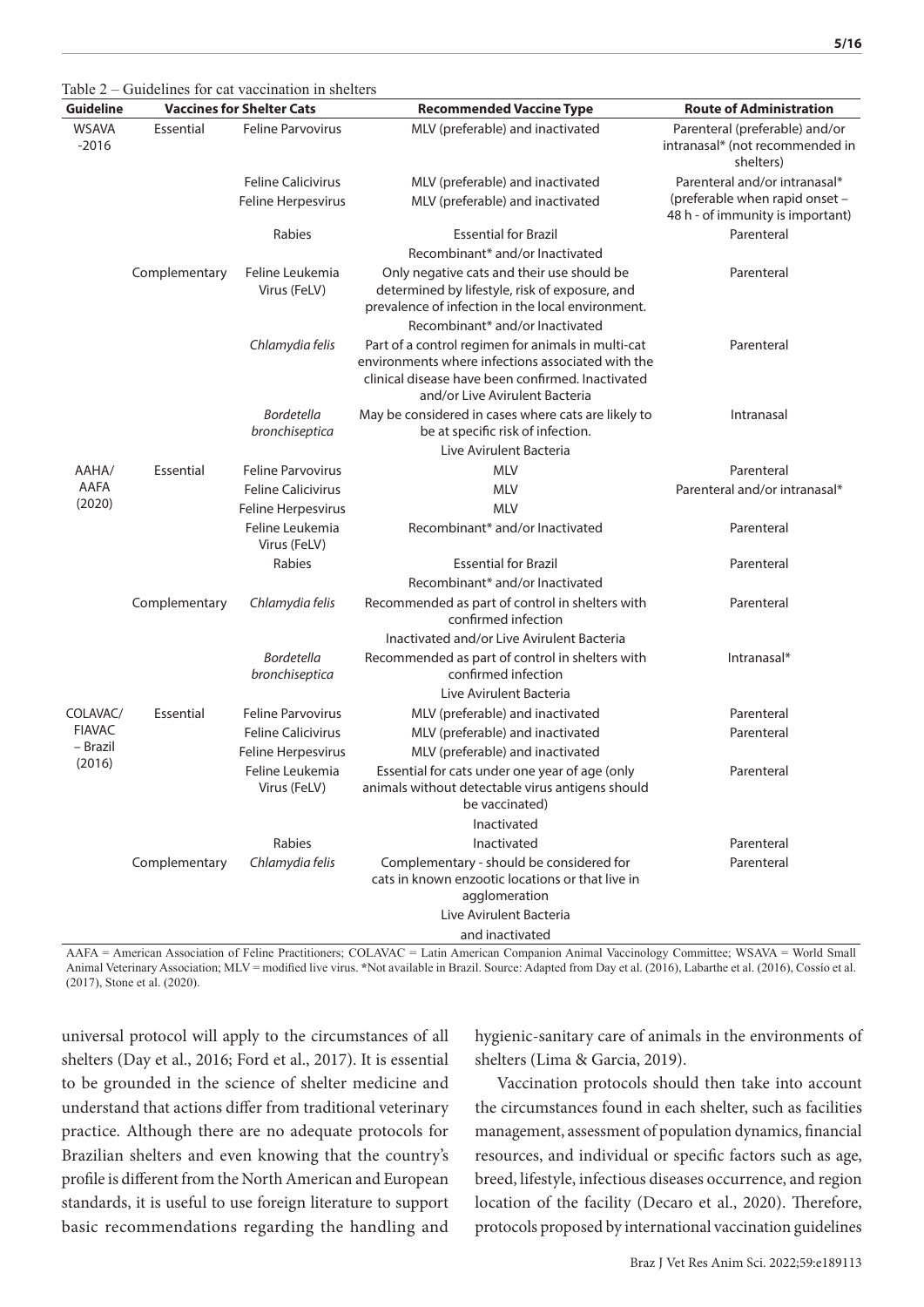for the use of essential and complementary vaccines for shelters can be used and adapted to Brazil's reality.

In shelters, generally, more intensive vaccination programs are recommended due to the high susceptibility of animals living there, especially to viral pathogens (Table 3). In these shelters, animals with unknown health status and vaccination conditions are commonly housed. So, as population turnover is high, the risk of exposure to such pathogens is always very high (Larson et al., 2009; Day et al., 2016; Ford et al., 2017; Rubio et al., 2018).

As a general rule, it is necessary to vaccinate the animals upon entry into the shelter preferably with a modified live virus vaccine (MLV), which is usually part of the essential vaccines for dogs and cats, according to the guidelines, as these vaccines provide a faster and more lasting immune response. For dogs and cats over 16-20 weeks of age, which should no longer have interfering maternal antibody titers (MDA), a single dose of these vaccines is sufficient to generate an immune response in immunocompetent animals. But in animal shelters, the administration of two doses, 2 to 4 weeks apart, is recommended to ensure a greater immune response (Larson & Schultz, 2006; Larson et al., 2009; Lechner et al., 2010; Newbury et al., 2010; Scherk et al., 2013; Spindel, 2013; Day et al., 2016, 2020; Stone et al., 2020).

In puppies, without specific tests, it is not possible to determine how many doses or the exact vaccine dose will be able to immunize. This is because, during breastfeeding, maternal antibodies are transferred from the mother to the offspring, mainly through colostrum, and the amount of these antibodies varies for each individual and each pathogen (Digangi et al., 2012). Therefore, for puppies housed in shelters, it is proposed that the minimum age to start the primary vaccination protocol with essential pathogens is between 4 and 6 weeks of age. Revaccination, at intervals between 2 and 4 weeks, is suggested until maternal antibodies (MDA) decline, which occurs at the estimated age between 16 and 20 weeks (Newbury et al., 2010; Day et al., 2016), increasing the chance of successful immunization without MDA interference (Stone et al., 2020). As there is evidence that some puppies will not be immunized even with the last dose at 16 weeks, due to the remaining presence of circulating maternal antibodies, the last dose at 20 weeks

is ideal in situations of high exposure, such as in cases of animal shelters (Day et al., 2016; Altman et al., 2017; Decaro et al., 2020).

It is not recommended to perform the first dose of MLV vaccines before 4 weeks of age because newborns are more likely to experience vaccine virulence reversal and develop diseases associated with the pathogens present in those vaccines, in addition to not responding adequately to the vaccine application. Another important point is that intervals of less than two weeks between vaccines should not be used, as this may interfere with the vaccine immune response, especially with MLV vaccines (Stone et al., 2020).

Although the shelters should act as transit houses, many animals spend months or years in these environments. Shelters that house animals for long periods must ensure that vaccinations are repeated, in line with suggested recommendations for shelter medicine (Newbury et al., 2010).

Essential MLV vaccines should be administered within one year of the primary vaccination course or anytime between 6 months and 1 year of age (age between 26 and 52 weeks). This procedure aims to ensure that all puppies receive at least one dose of the vaccine capable of conferring immunity in the absence of maternal antibodies (MDA). Subsequent revaccinations should, therefore, be administered at intervals ranging from 1 to 3 years, depending on the guideline followed and/or according to the manufacturer's specifications (Hurley & Miller, 2009; Newbury et al., 2010; Scherk et al., 2013; Spindel, 2013; Day et al., 2016, 2020; Ford et al., 2017; Stone et al., 2020).

If prior vaccination of an adult animal is proven upon admission to a shelter, there is no reason to revaccinate it with essential canine vaccines. However, in the case of cats, feline essential vaccines, specifically for Calicivirus (FCV) and Herpesvirus type I (FHV-1), there is a recommendation for reinforcement due to the characteristics of both the vaccines (they do not generate sterilizing immunity) and of disease caused by such pathogens, which are often persistent and easily relapse in stressful situations (Day et al., 2016).

Rabies vaccination is considered essential in Brazil, being a great benefit to public health. It is recommended to perform a dose from 12 weeks of age, according to most manufacturers. Such a vaccine must be carried out

Table 3 – Essentials and complementary vaccination schedule for dog and cat in shelters

| 10010J<br>Lessentials and complementary vacemation senceale for dog and cat in shericis |                                                                                                                |                                                            |  |
|-----------------------------------------------------------------------------------------|----------------------------------------------------------------------------------------------------------------|------------------------------------------------------------|--|
| Age category                                                                            | <b>Start of Vaccination/First Dose</b>                                                                         | <b>Revaccination/Booster Doses</b>                         |  |
| Dogs and cats under 16-20 weeks                                                         | Upon admission to the shelter when at least Every 2 weeks until they are at least 16-20<br>4 to 6 weeks of age | weeks old                                                  |  |
| Dogs and cats over 16-20 weeks                                                          | Before or at shelter admission                                                                                 | 2 to 4 weeks after the first dose and then<br>every 1 year |  |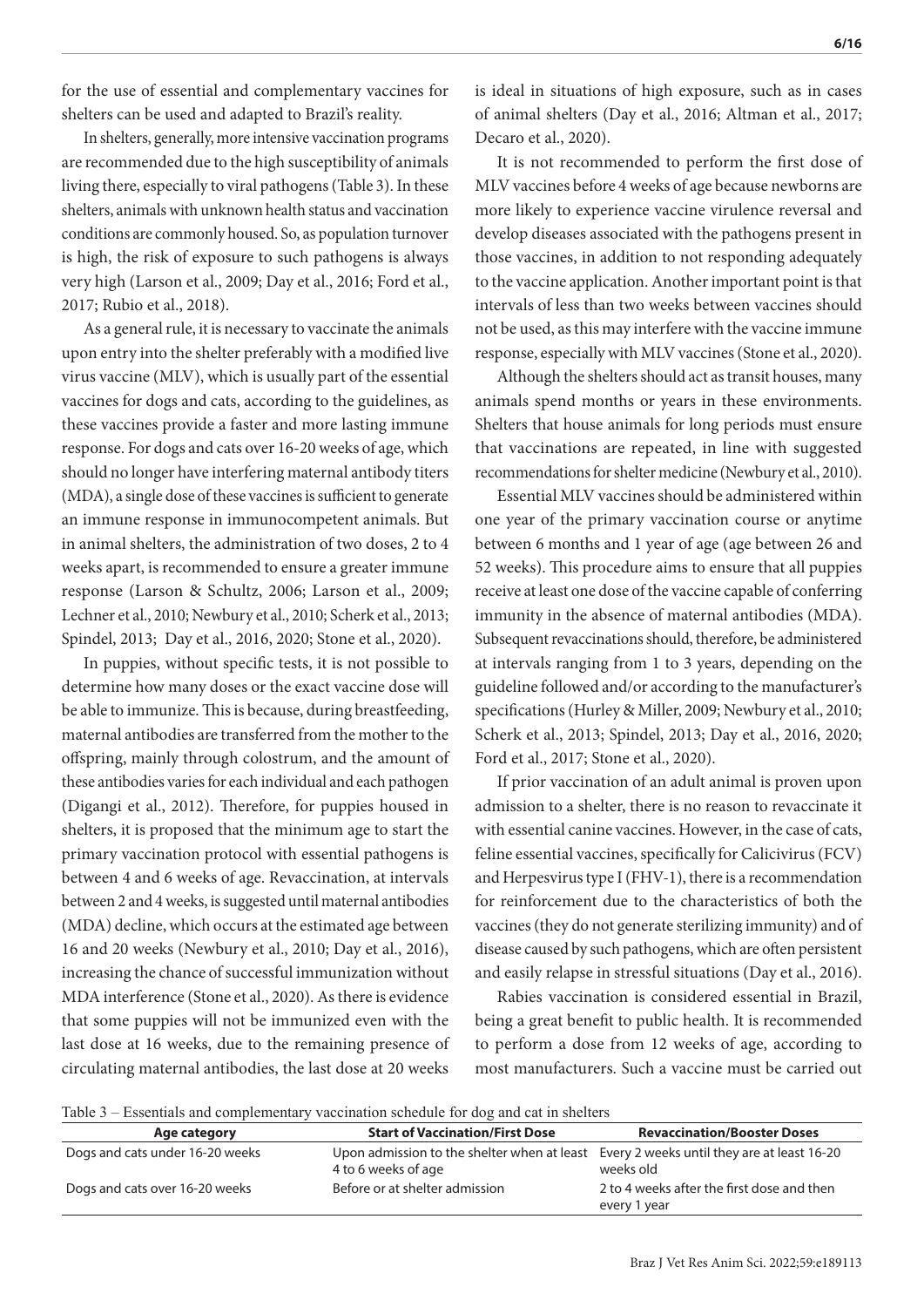at least when the animal leaves the shelter for ethical and/ or legal reasons (Newbury et al., 2010; Day et al., 2016; Labarthe et al., 2016; Bobadilla et al., 2017; ).

#### *Particularities of vaccinations in dog and cat shelters*

Overall, vaccination guidelines recommend performing MLV multivalent essential vaccines separately from complementary vaccines (Day et al., 2016), as limiting vaccines to major components reduces the cost and incidence of adverse reactions. However, this may be a limitation according to the availability of commercial vaccines in countries like Brazil and variable according to the epidemiological profile of the prevalent diseases in each geographic region. In Latin American countries, vaccines with combinations only of essential agents, which are widely available elsewhere, are commercially scarce, with a trend towards multivalent vaccines containing both essential and complementary agents in the same product. Furthermore, there are important differences regarding the duration of immunity both concerning agents within the vaccines (MLV versus inactivated) and the products

themselves licensed in markets in other countries when compared to Latin American ones (Day et al., 2020). Besides, it is important to emphasize that for a multivalent vaccine to be licensed in Brazil, the manufacturer must prove not only the safety of the product but also that each antigen component of the vaccine can induce protective immunity through challenge studies.

For the Brazilian reality, there are different commercial multivalent vaccines available in the market (Tables 4 and 5). Evaluations and decisions of which vaccines to use must be made by the veterinarian in conjunction with the management team, according to the needs of each facility.

A point of great importance in the vaccination schedule practiced in shelters, and which differs from vaccination protocols practiced in dogs and cats with guardians, is that all animals must receive vaccination with essential vaccines at the time of admission or one week before entry at the shelter, regardless of their physical and health conditions, including animals with fever, illness, or injury, pregnant or lactating. Although these animals may not have an optimal response to vaccination, the risk of exposure to pathogens

Table 4 – Commercial vaccines available in Brazil for dogs

| <b>Vaccine</b>                                                        | <b>Type of Vaccine</b>                                                                                        | <b>Commercial Name - Company</b>                       | <b>Route of</b><br><b>Administration</b> |
|-----------------------------------------------------------------------|---------------------------------------------------------------------------------------------------------------|--------------------------------------------------------|------------------------------------------|
| <b>Canine Distemper Virus</b>                                         | Modified live virus                                                                                           | NOBIVAC® PUPPY DP - MSD SAÚDE                          | Parenteral                               |
| <b>Canine Parvovirus</b>                                              |                                                                                                               | ANIMAL                                                 | <b>SC</b>                                |
| <b>Canine Distemper Virus</b>                                         | Modified live virus for distemper and                                                                         | VENCOTHREE® PUPPY -                                    | Parenteral                               |
| <b>Canine Parvovirus</b>                                              | parvovirus and inactivated canine                                                                             | DECHRA(VENCO)                                          | SC/IM                                    |
| <b>Canine Coronavirus</b>                                             | coronavirus suspension                                                                                        | VACCINE OCTOCELL® - VAC LABOVET<br>(National)          | Parenteral<br>SC/IM                      |
| Distemper                                                             | Modified live virus combined with                                                                             | CANIGEN® CH(A2) P/L - VIRBAC                           | Parenteral                               |
| <b>Canine Parvovirus</b>                                              | inactivated leptospira bacterin                                                                               |                                                        | SC/IM                                    |
| Canine Adenovirus Type-2                                              |                                                                                                               |                                                        |                                          |
| Leptospira (L. Interrogans serovars<br>Canicola, Icterohaemorrhagiae) |                                                                                                               |                                                        |                                          |
| <b>Canine Distemper Virus</b>                                         | Recombinant technology for                                                                                    | RECOMBITEK® C4/CV (V6) -                               | Parenteral                               |
| <b>Canine Parvovirus</b>                                              | distemper virus and modified live                                                                             | <b>BOEHRINGER INGELHEIM</b>                            | SC/IM                                    |
| Canine Adenovirus Type-2                                              | virus for other agents                                                                                        |                                                        |                                          |
| Canine Parainfluenza                                                  |                                                                                                               |                                                        |                                          |
| <b>Canine Coronavirus</b>                                             |                                                                                                               |                                                        |                                          |
| <b>Canine Distemper Virus</b>                                         | Modified live virus combined with                                                                             | VANGUARD <sup>®</sup> HTLP 5/CV-L (V8) -               | Parenteral                               |
| <b>Canine Parvovirus</b>                                              | inactivated leptospira bacterin                                                                               | <b>ZOETIS</b>                                          | SC/IM                                    |
| Canine Adenovirus Type-2                                              |                                                                                                               | NOBIVAC® CANINE 1-DAPPVL2+CV-                          | Parenteral                               |
| Canine Parainfluenza                                                  |                                                                                                               | MSD SAÚDE ANIMAL                                       | SC/IM                                    |
| <b>Canine Coronavirus</b>                                             |                                                                                                               | VACCINE OCTOCELL°-VAC                                  | Parenteral                               |
| Leptospira (L. Interrogans serovars<br>Canicola, Icterohaemorrhagiae) |                                                                                                               | <b>LABOVET (NACIONAL)</b>                              | SC/IM                                    |
|                                                                       |                                                                                                               | VENCOMAX *- 8 - DECHRA(VENCO)                          | Parenteral<br><b>SC</b>                  |
|                                                                       | Recombinant technology for<br>distemper virus, Modified live virus<br>for other viral agents, and inactivated | RECOMBITEK C6/CV (V8) -<br><b>BOEHRINGER INGELHEIM</b> | Parenteral<br>SC/IM                      |

leptospira bacterin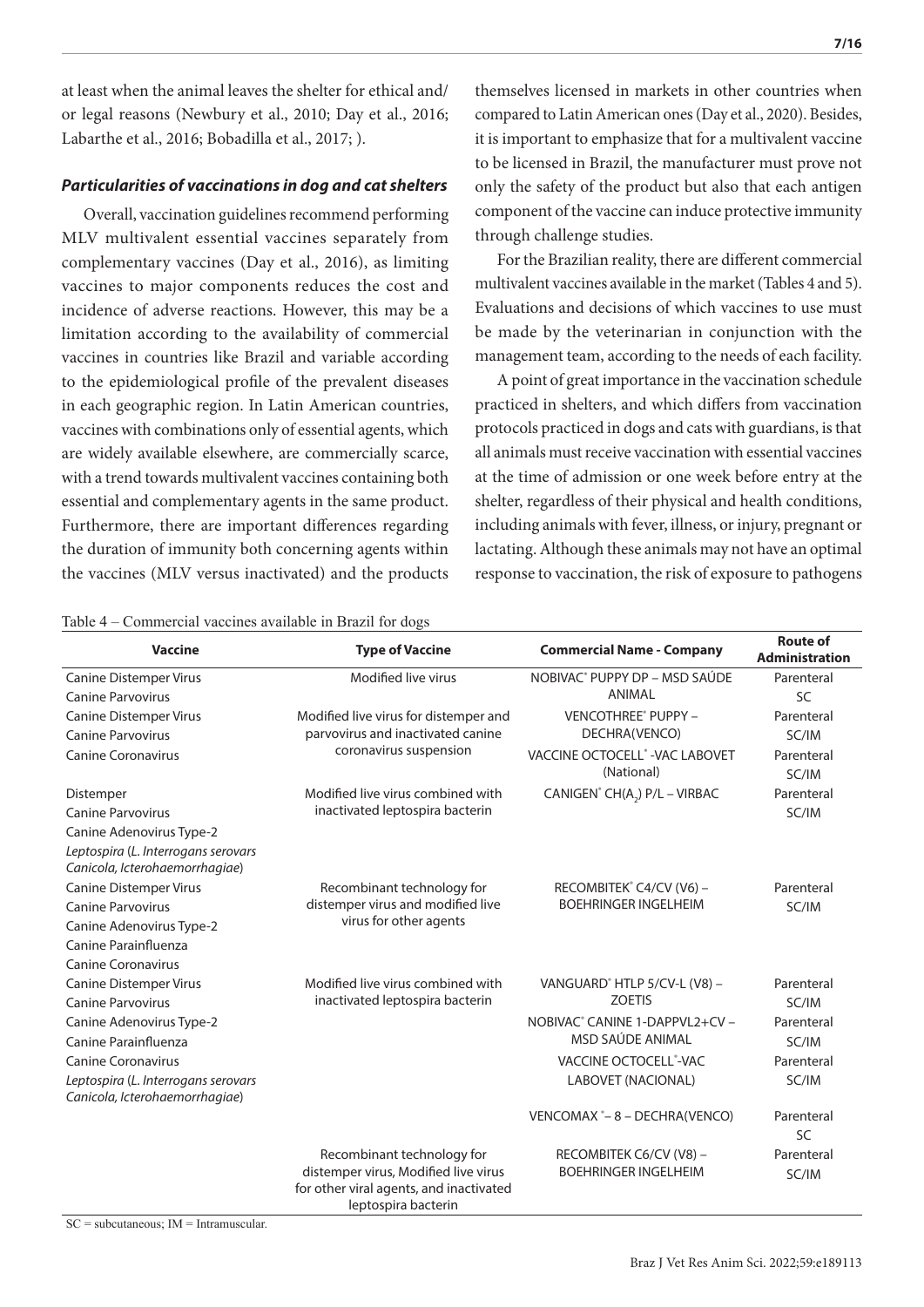| <b>Vaccine</b>                                                                                  | <b>Type of Vaccine</b>                                                    | <b>Commercial Name - Company</b>           | <b>Route of</b><br><b>Administration</b> |
|-------------------------------------------------------------------------------------------------|---------------------------------------------------------------------------|--------------------------------------------|------------------------------------------|
| Canine Distemper Virus<br><b>Canine Parvovirus</b>                                              | Modified live virus combined with<br>inactivated leptospira bacterin      | VANGUARD® PLUS (V10) - ZOETIS              | Parenteral<br>SC/IM                      |
| Canine Adenovirus Type-2                                                                        |                                                                           |                                            |                                          |
| Canine Parainfluenza                                                                            |                                                                           |                                            |                                          |
| <b>Canine Coronavirus</b>                                                                       |                                                                           | VENCOMAX <sup>®</sup> 11 - DECHRA(VENCO)   | Parenteral                               |
| Leptospira (L. interrogans serovars<br>Canicola, Icterohaemorrhagiae,<br>Pomona, Grippotyphosa) |                                                                           |                                            | SC/IM                                    |
|                                                                                                 |                                                                           | INOMUNE <sup>®</sup> - HERTAPE/CEVA        | Parenteral<br>SC                         |
| <b>Canine Distemper Virus</b>                                                                   | Modified live virus combined with                                         | NOBIVAC® DHPPI+L - MSD SAÚDE               | Parenteral                               |
| <b>Canine Parvovirus</b>                                                                        | inactivated leptospira bacterin                                           | ANIMAL                                     | SC                                       |
| Canine Adenovirus Type-2                                                                        |                                                                           |                                            |                                          |
| Canine Parainfluenza                                                                            |                                                                           |                                            |                                          |
| Leptospira (L. interrogans serovars<br>Canicola, Icterohaemorrhagiae,<br>Copenhageni)           |                                                                           |                                            |                                          |
| <b>Canine Distemper Virus</b>                                                                   | Modified live virus combined                                              | VACINA ELEVENCELL <sup>®</sup> VAC-V11 -   | Parenteral                               |
| <b>Canine Parvovirus</b>                                                                        | with inactivated coronavirus and                                          | <b>LABOVET</b>                             | SC                                       |
| Canine Adenovirus Type-2                                                                        | leptospira suspension                                                     |                                            |                                          |
| Canine Parainfluenza                                                                            |                                                                           |                                            |                                          |
| <b>Canine Coronavirus</b>                                                                       |                                                                           |                                            |                                          |
| Leptospira (L. interrogans serovars                                                             |                                                                           |                                            |                                          |
| Canicola, Icterohaemorrhagiae,                                                                  |                                                                           |                                            |                                          |
| Pomona, Grippotyphosa,<br>Copenhageni)                                                          |                                                                           |                                            |                                          |
| <b>Canine Distemper Virus</b>                                                                   | Modified viruses, suspension                                              | VENCOMAX° 12 - DECHRA(VENCO)               | Parenteral                               |
| <b>Canine Parvovirus</b>                                                                        | inactivated of canine coronavirus and                                     |                                            | SC                                       |
| Canine Adenovirus Type-2                                                                        | leptospira                                                                |                                            |                                          |
| Canine Parainfluenza                                                                            |                                                                           |                                            |                                          |
| <b>Canine Coronavirus</b>                                                                       |                                                                           |                                            |                                          |
| Leptospira (L. interrogans serovars<br>Canicola, Icterohaemorrhagiae,<br>Pomona, Grippotyphosa, |                                                                           |                                            |                                          |
| Copenhageni, Hardjo, Pyrogenes)                                                                 |                                                                           |                                            |                                          |
| <b>Canine Distemper Virus</b><br><b>Canine Parvovirus</b>                                       | Modified live viruses combined with<br>inactivated canine coronavirus and | MUITI-DOG <sup>®</sup> HERTAPE/ CEVA       | Parenteral<br>SC                         |
| Canine Adenovirus Type-2                                                                        | leptospira bacteria                                                       |                                            |                                          |
| Canine Parainfluenza                                                                            |                                                                           |                                            |                                          |
| <b>Canine Coronavirus</b>                                                                       |                                                                           |                                            |                                          |
| Leptospira (L. interrogans serovars                                                             |                                                                           | RECOMBITEK® MAX 5-CVK/4L -                 | Parenteral                               |
| Canicola, Icterohaemorrhagiae,                                                                  |                                                                           | <b>BOEHRINGER INGELHEIM</b>                |                                          |
| Pomona, Grippotyphosa)                                                                          |                                                                           |                                            |                                          |
| <b>Canine Distemper Virus</b>                                                                   | Modified live viruses combined with                                       | PROVIDEAN <sup>®</sup> VIRATEC - AGENER    | SC<br>Parenteral                         |
| <b>Canine Parvovirus</b>                                                                        | inactivated canine coronavirus and                                        | <b>UNIÃO</b>                               | SC/IM                                    |
| Canine Adenovirus Type-2                                                                        | leptospira bacterins                                                      |                                            |                                          |
| Canine Parainfluenza                                                                            |                                                                           |                                            |                                          |
| <b>Canine Coronavirus</b>                                                                       |                                                                           |                                            |                                          |
| Leptospira (L. interrogans serovars<br>Canicola, Icterohaemorrhagiae,<br>Pomona, Grippotyphosa) |                                                                           |                                            |                                          |
| Bordetella bronchiseptica                                                                       | Modified active immunogen                                                 | <b>BRONCHIGUARD<sup>®</sup> - ZOETIS</b>   | Parenteral                               |
| Canine Parainfluenza                                                                            | Modified active immunogen                                                 | NOBIVAC <sup>®</sup> KC - MSD SAÚDE ANIMAL | SC<br>Intranasal                         |
| Bordetella bronchiseptica                                                                       | Inactivated                                                               | PNEUMODOG <sup>®</sup> - BOEHRINGER        | Parenteral                               |
|                                                                                                 |                                                                           | <b>INGELHEIM</b>                           | SC/IM                                    |

 $SC = subcutaneous$ ;  $IM = Intramuscular$ .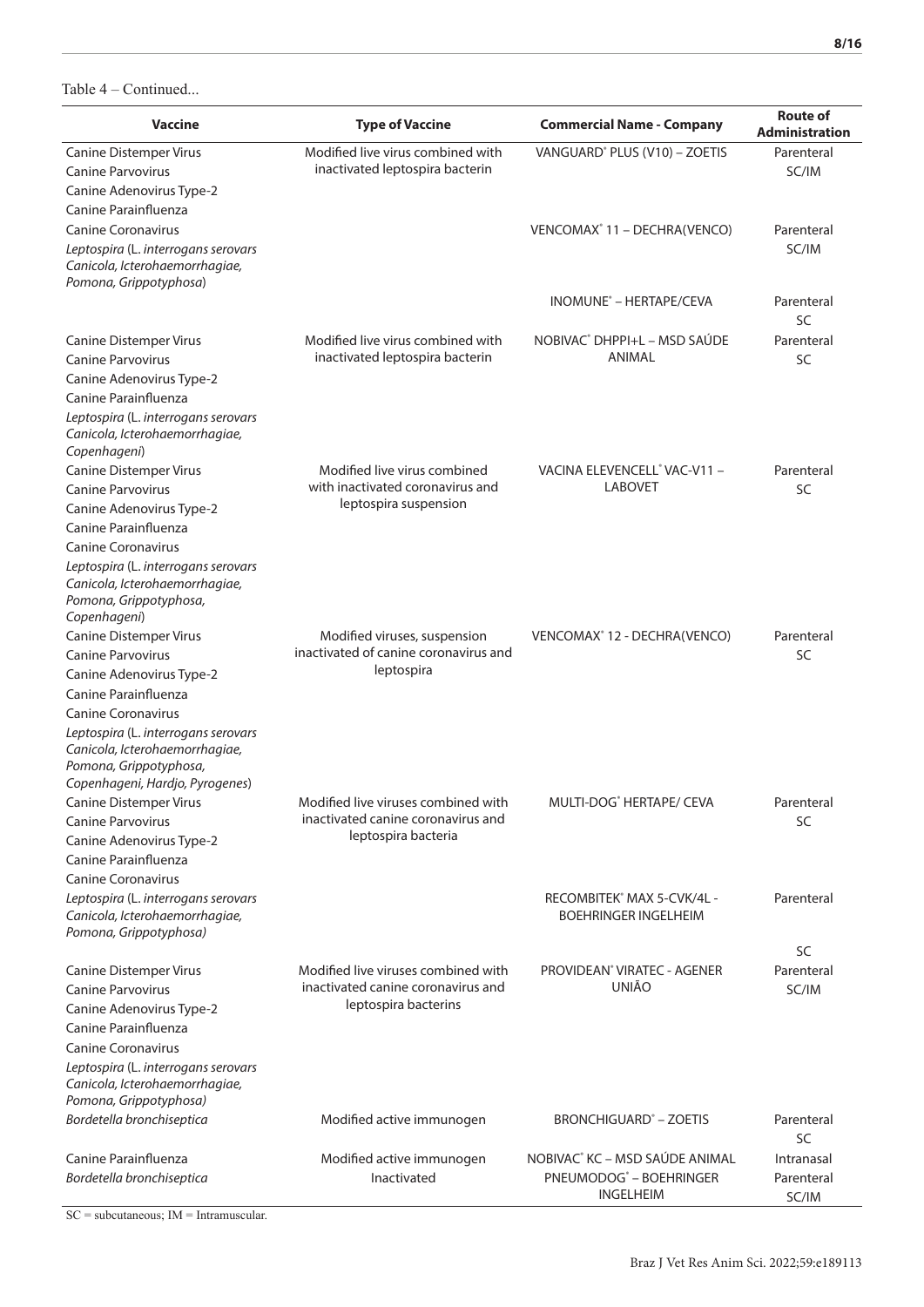| <b>Vaccine</b>                                                                                  | <b>Type of Vaccine</b>                                 | <b>Commercial Name - Company</b>                            | <b>Route of</b><br><b>Administration</b> |
|-------------------------------------------------------------------------------------------------|--------------------------------------------------------|-------------------------------------------------------------|------------------------------------------|
| Canine Adenovirus Type-2<br>Canine Parainfluenza<br>Bordetella bronchiseptica                   | Modified live viruses and non-virulent<br>live culture | <b>BRONCHI-SHIELD° III - ZOETIS</b>                         | Intranasal                               |
| Giardia                                                                                         | Inactivated                                            | GIARDIAVAX <sup>®</sup> - ZOETIS                            | Parenteral<br>SC                         |
| Leptospira (L. interrogans serovars<br>Canicola, Icterohaemorrhagiae,<br>Pomona, Grippotyphosa) | Inactivated leptospira bacterin                        | GUARD-VAC <sup>®</sup> LCI/GP - ZOETIS                      | Parenteral<br>SC                         |
| Leishmania                                                                                      | Recombinant                                            | LEISH-TEC <sup>*</sup> - HERTAPE/ CEVA                      | Parenteral<br>SC/IM                      |
| Rabies                                                                                          | Inactivated                                            | DEFENSOR <sup>®</sup> - ZOETIS                              | Parenteral<br><b>SC</b>                  |
|                                                                                                 |                                                        | RABMUNE <sup>®</sup> - HERTAPE                              | Parenteral<br>SC                         |
|                                                                                                 |                                                        | NOBIVAC <sup>®</sup> RAIVA - MSD SAUDE<br><b>ANIMAL</b>     | Parenteral<br>SC/IM                      |
|                                                                                                 |                                                        | CANIGEN <sup>®</sup> R - VIRBAC                             | Parenteral<br>SC/IM                      |
|                                                                                                 |                                                        | RABISIN I° - BOEHRINGER INGELHEIM                           | Parenteral<br>SC/IM                      |
|                                                                                                 |                                                        | <b>HERTALIQ<sup>®</sup> - CEVA</b>                          | Parenteral<br>SC/IM                      |
|                                                                                                 |                                                        | VACINA ANTIRRÁBICA INATIVADA<br><b>LABOVET</b> <sup>®</sup> | Parenteral<br>SC                         |

SC = subcutaneous; IM = Intramuscular.

is extremely high in most shelters (Larson et al., 2009; Newbury et al., 2010; Scherk et al., 2013; Spindel, 2013; Day et al., 2016; Ford et al., 2017; Stone et al., 2020). To reduce costs or financial limitations, many shelters delay the vaccination of the animal during its stay at the shelter or until it is available for adoption. Consequently, the delay or non-performance of the animal at entry or before will significantly compromise the ability of the vaccine in providing protection.

For pregnant animals, the risks must be balanced with the benefits, with the small risk of adverse effects of vaccination being outweighed by the high risk of exposure to possible infectious diseases in the shelter (Larson et al., 2009). Vaccination in pregnant animals will be advised in shelter settings especially if the pregnant animal has never been vaccinated and/or if there is an outbreak of an infectious disease for which the vaccine is intended to protect. If pregnant females are not vaccinated, every effort should be made to physically protect them from exposure, either by isolation or good hygiene measures (Spindel, 2013; Day et al., 2016). For immunocompromised animals, the same logic is followed. That is unless it is possible to perform the serological test to avoid unnecessary vaccination, it is recommended to vaccinate those animals with at least an

essential vaccine on admission, as the benefit in these cases is greater than the risks.

In animal shelters, non-infectious vaccines (killed or inactivated vaccines, including subunit vaccines) against canine distemper virus (CDV), canine parvovirus (CPV-2), and against feline panleukopenia virus (FPV), for example, are not recommended because, in addition to requiring two doses with at least 2 weeks apart to induce a proper immune response, they take a significantly longer period to develop protective immunity and are less able to overcome MDA interference when compared to infectious vaccines (modified live virus vaccines [MLV] or attenuated) (Newbury et al., 2010; Spindel, 2013; Day et al., 2016; Decaro et al., 2020). Thus, due to this longer induction of immunity, in many shelters, exposure to the disease will likely occur before protection is achieved.

Although a mentioned counterpoint in literature is that some MLV vaccines can revert their virulence or produce significant disease in severely immunosuppressed animals, this is an extremely rare event (University of Wisconsin Madison, 2015; Day et al., 2016). Studies have shown that factors such as stress, malnutrition, and surgery, for example, have not been shown to potentiate the severity of vaccineinduced disease and have not caused the inapparent infection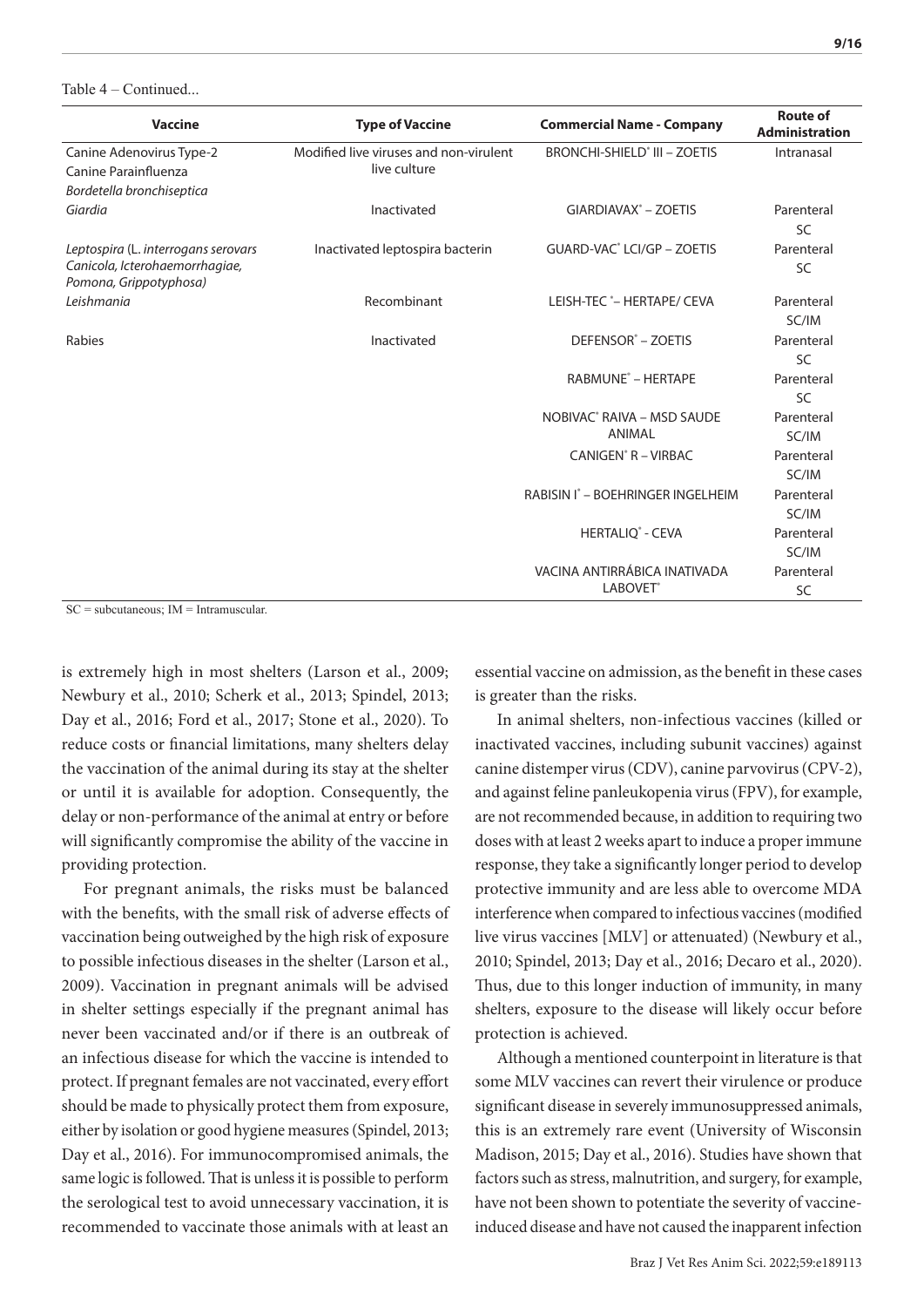| <b>Vaccine</b>            | <b>Type of Vaccine</b>    | <b>Commercial Name - Company</b>                      | <b>Route of Administration</b> |
|---------------------------|---------------------------|-------------------------------------------------------|--------------------------------|
| <b>Feline Parvovirus</b>  |                           | FELOCELL CVR® (TRIPLE FELINE)                         | Parenteral                     |
| <b>Feline Calicivirus</b> | Modified live virus       | - ZOETIS                                              | SC/IM                          |
| Feline Herpesvirus        |                           | FELIGEN CR/P® - VIRBAC                                | Parenteral                     |
|                           |                           |                                                       | SC/IM                          |
|                           | Inactivated               | RONVAC <sup>®</sup> - DECHRA (VENCO)                  | Parenteral                     |
|                           |                           |                                                       | SC                             |
| Feline Parvovirus         |                           | FELOCELL CVR-C®                                       | Parenteral                     |
| <b>Feline Calicivirus</b> |                           | (QUADRUPLE FELINE) -<br><b>ZOESTIS</b>                | SC/IM                          |
| Feline Herpesvirus        |                           | NOBIVAC FELINE 1+HCPCH® -                             | Parenteral                     |
| Chlamydia felis           | Modified live immunogens  | <b>MSD SAUDE ANIMAL</b>                               | SC/IM                          |
|                           |                           | FELINE 4 <sup>®</sup> - BOEHRINGER                    | Parenteral                     |
|                           |                           | <b>INGELHEIM</b>                                      | SC/IM                          |
| <b>Feline Parvovirus</b>  |                           |                                                       | Parenteral                     |
| <b>Feline Calicivirus</b> |                           | FEL-O-VAX LVK IV                                      | SC                             |
| Feline Herpesvirus        | Inactivated               | CALICIVAX <sup>®</sup> (QUINTUPLE<br>FELINE) - ZOETIS |                                |
| Chlamydia felis           |                           |                                                       |                                |
| Feline Leukemia Virus     | Modified live virus and   | <b>NOBIVAC FELINE</b>                                 | Parenteral                     |
|                           | inactivated FeLV fraction | 1+HCPCH+FELV® - MSD SAUDE<br>ANIMAL                   | SC/IM                          |
|                           |                           |                                                       | Parenteral                     |
|                           |                           | DEFENSOR® - ZOETIS                                    | <b>SC</b>                      |
|                           |                           | RABISIN I® - BOEHRINGER                               | Parenteral                     |
|                           |                           | <b>INGELHEIM</b>                                      | SC/IM                          |
| Rabies                    | Inactivated               | NOBIVAC <sup>®</sup> RAIVA - MSD SAUDE                | Parenteral                     |
|                           |                           | ANIMAL                                                | SC/IM                          |
|                           |                           | CANIGEN R® - VIRBAC                                   | Parenteral                     |
|                           |                           |                                                       | SC/IM                          |
|                           |                           | <b>ANTI-RABIES VACCINE FOR</b>                        | Parenteral                     |
|                           |                           | DOGS AND CATS - LABOVET®                              | SC/IM                          |

to become clinically apparent. Genetic immunodeficiency, chemotherapy, or parvovirus infection are more significant risk factors (Miyamoto et al., 1995; Greene, 1998; University of Wisconsin Madison, 2015). Thus, animals that are severely immunosuppressed to the point that vaccination poses a significant risk should not remain in a shelter except under strict isolation, as they are unlikely to survive to exposure to the various pathogens present in the shelter (University of Wisconsin Madison 2015).

Other types of vaccines containing genetically modified antigens have been developed. Among them, some recombinant vectored vaccines are characterized by the inducement of early onset of immunity, long duration of immunity, and appear to be able to generate immunity in the presence of MDA (Newbury et al., 2010; Spindel, 2013;

Day et al., 2016; Decaro et al., 2020). In the study carried out by Larson & Schultz (2006), dogs were experimentally challenged with the distemper virus, hours after a single dose of a recombinant vaccine for canine distemper (rCDV) or MLV. The findings proved that the rCDV vaccine has an immunity time similar to the MLV-CDV vaccines and can protect dogs in high-risk environments after a single dose.

#### *Principles for vaccine storage and handling*

Vaccines must be stored and handled correctly to preserve their effectiveness, as they are extremely sensitive to temperature fluctuations. Following the manufacturer's instructions regarding the proper storage and handling of the products is one of the factors to ensure successful vaccination, in addition to guaranteeing the veterinarian's support from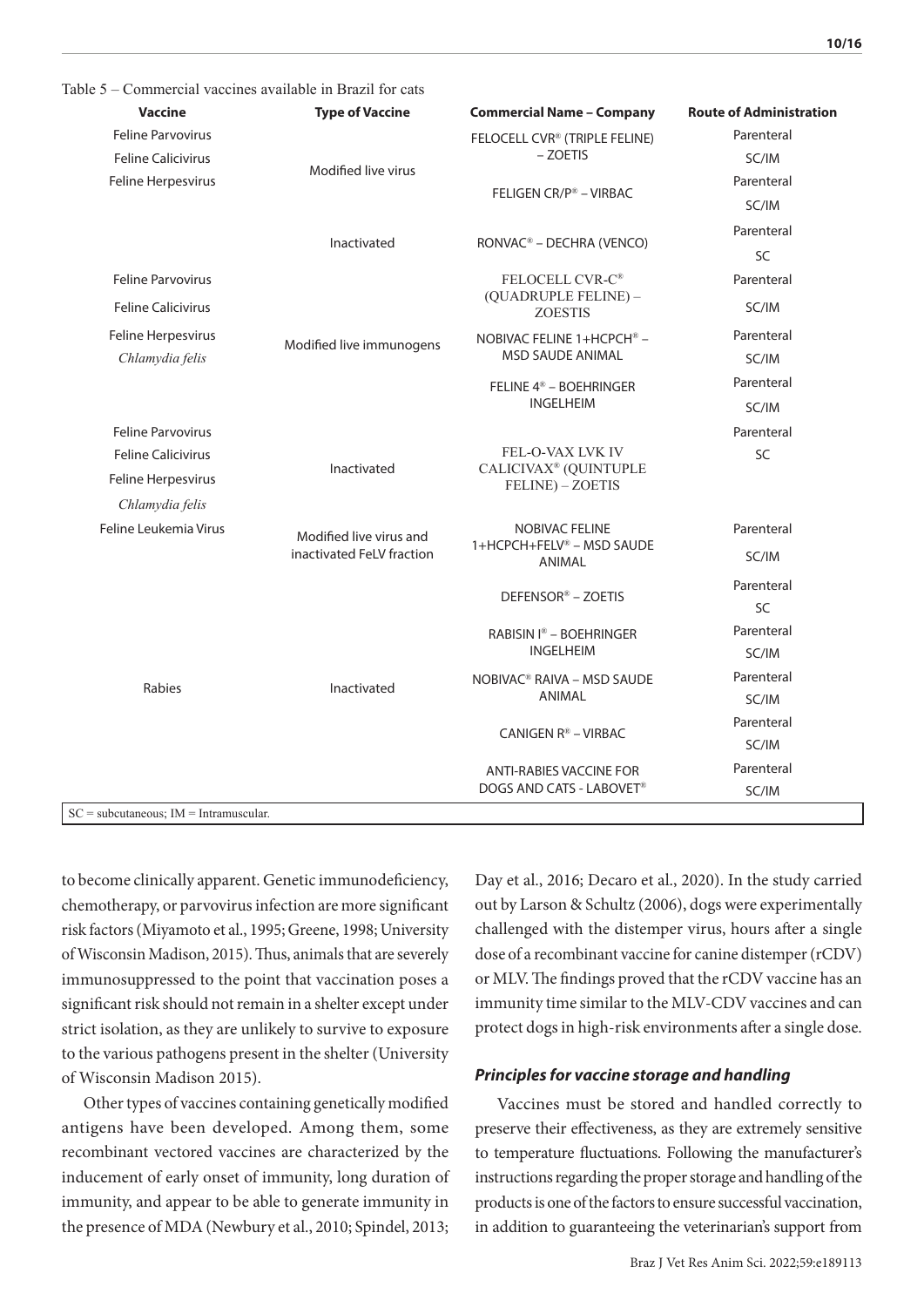the manufacturers in cases of suspected vaccine failure or adverse reactions (DiGangi et al., 2012; University of Wisconsin Madison, 2015). In the medical record, complete data on the date of vaccination, type of vaccine, manufacturer, serial number for each animal must be recorded, preferably with the original product label that is detachable and adhesive for this purpose (University of Wisconsin Madison, 2015).

Below is the main information on how to store and handle vaccines (DiGangi et al., 2012; University of Wisconsin Madison, 2015; Squires, 2018; Day et al., 2020):

- Upon arrival at the shelter, vaccines must be unloaded as soon as possible, undergo an inspection to ensure that the integrity of the shipment is intact, and the ice packs are adequately chilled. If there is any irregularity, the vaccines must not be used, and the distributor must be called immediately.
- •The ideal storage temperature for vaccines is usually around 2 to 8 °C. They should be placed away from the freezer to prevent them from being frozen. According to current legislation, Decree no. 5.053 of April 22, 2004, and CFMV Resolution no. 1.275 of June 25, 2019, biological products must be stored in refrigerators with temperature controlled by a refrigerator thermometer. Some available systems record refrigerator temperatures throughout the day, allowing for greater control of fluctuations and readjustments in the device settings for proper maintenance of this factor (Brasil, 2004, 2019).
- •Transportation of vaccines must also be subject to continuation of the "cold chain" with the use of ice packs in a thermal compartment, but they must not be placed in direct contact with this material, establishing the exchange of these bags every 1 h. Modified live vaccines that are not refrigerated for more than 2 h may be ineffective and should be discarded.
- •Vaccines must be kept in a refrigerator designated only for storing medicines and vaccines, and must not have drinks and/or food, with a guarantee of sufficient space for air circulation and maintenance of a constant temperature around the products.
- •Vaccines must be stored inside the manufacturer's packaging.
- •It is recommended that some shelves be designated for specific vaccines and the location listed outside the refrigerator, minimizing the time the door is kept open while accessing vaccines.
- •The supply of electricity to a vaccine refrigerator must be protected from inadvertent interruptions by using a non-switched electrical outlet or a plug marked "do not turn off".
- •Lyophilized vaccines should only be reconstituted immediately before use with the appropriate diluent and following the manufacturer's instructions, and under no circumstances should they be prepared hours before application.
- •Mixing of vaccines should only take place in the same syringe if specified as acceptable in the manufacturer's instructions.
- Syringes and needles must not be reused.
- •Vaccine injection sites should not be sterilized with alcohol or another disinfectant, as this may result in the inactivation of infectious vaccines.
- •Vaccines must be within the expiration date.

# *Serological tests*

Currently, the use of serological testing has gained notoriety to assess and monitor the duration of immunity to vaccines, and its availability has an important impact on outbreak management in animal shelters (Day et al., 2016). Serological tests can be used to help diagnose infection, assess pathogen exposure in animals with unknown vaccination history, in assessing risk versus benefit for animals with a history of adverse reactions after vaccination, and assessing immunity before and/or after vaccination (Day et al., 2016; Ford et al., 2017; Stone et al., 2020).

In the context of the shelter, in particular, antibody titers against species-specific diseases can be used to assess whether animals are protected against infection, especially for CDV, CPV, or FPV, as antibody levels are closely related to protection for these three diseases and help in a more effective approach to controlling disease outbreaks. Its use can avoid high future financial expenses and the euthanasia of animals (Greene & Schultz, 2006; Larson & Schultz, 2006; McCaw & Hoskins, 2006; Larson et al., 2009; Day et al., 2016).

A systematic risk assessment, based on the assessment of serological immunity, can also be used to assess the individual risk of the animal after possible exposure. Even if the assessment of the level and assignment of risk groups never gives a guarantee that a particular animal will become infected, it will allow us to guide and help in decisions (Larson et al., 2009). In cases of disease outbreaks with a long incubation period, such as canine distemper,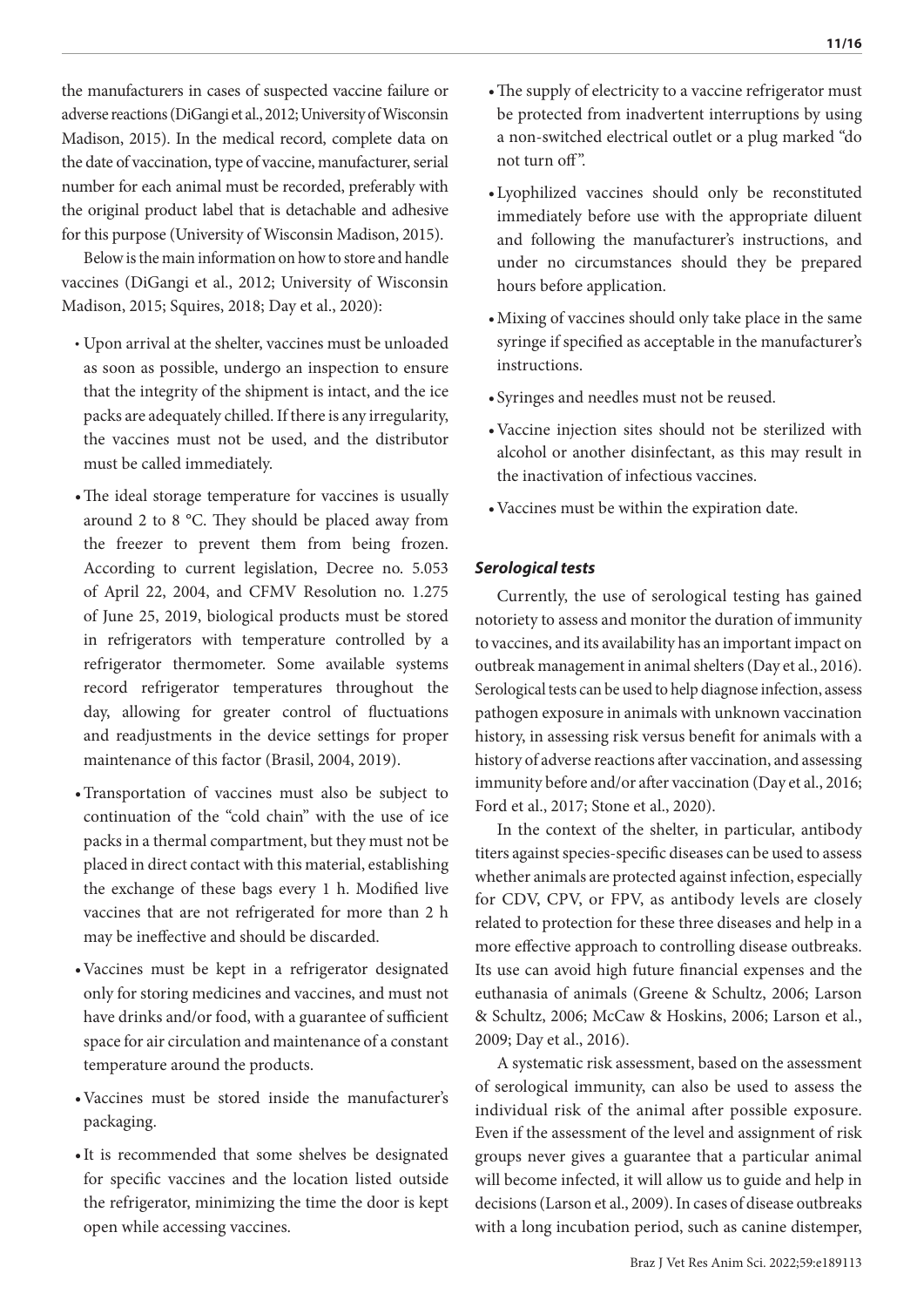for example, or when the clinical signs of the animals are not a reliable indicator of infection, the use of serological tests is the best option for evaluating animals exposed and at-risk (Hurley, 2009).

Based on the serological risk assessment of the animals, we can classify them as low risk or high-risk group of exposure to infectious diseases, which will help plan actions against an outbreak and in decision-making, such as minimizing the amount of euthanasia or establishing for which area these animals will be allocated, whether for quarantine, isolation or areas outside the shelter. Serology for risk assessment should be performed on animals that are completely free of clinical signs of disease at the time of testing. In the face of an outbreak, all those who show clinical signs should be considered at high risk and should be immediately removed from the general population and placed in isolation or their area to prevent further disease spread (Hurley, 2009; Larson et al, 2009).

In general, in the face of an outbreak, dogs and cats that are in the shelter without clinical signs, with a known history of vaccination, over 16 weeks of age and that in their serological condition are seropositive, can be assigned to a low-risk category and can remain in the general population, as long as they are separated from unresponsive or poorly responsive animals, and can be adopted with relative safety. In this second case, it is extremely important to report to adopters about the risk and the possibility of exposing the animal to the pathogen, since low risk does not mean being absent from risk. In the case of dogs and cats that are in the same serological condition, seropositive for the disease in question, but that is outside the shelter and need to enter, they can enter the shelter safely because they are protected against the disease (Hurley, 2009; Larson et al., 2009; Day et al., 2016).

In contrast, dogs and cats that in their serological condition are seronegative, have no clinical signs, and are exposed without a known history of vaccination should be considered at high risk of infection, as they are susceptible to exposure and should not be taken outside the shelter even after the period of incubation of the disease, even if they have been newly vaccinated on admission or before. It is recommended that these animals be removed from the general population of the shelter immediately. It is also suggested that these animals be vaccinated and tested again to confirm their seropositivity after the infection incubation periods. Dogs and cats outside the shelter that need to be admitted, but have negative serological status, must be vaccinated and sent to temporary or foster homes until seroconversion occurs, and admission to the shelter is

contraindicated until they are seropositive (Hurley, 2009; Larson et al., 2009; Day et al., 2016).

#### *Vaccine failures*

Despite immunization through vaccines being one of the key points in ensuring protection, health, and quality of life for sheltered animals (Hurley & Miller, 2009; Larson et al., 2009; Newbury et al., 2010; Spindel, 2013; Day et al., 2016), vaccination does not always guarantee the success of immunization, since, as mentioned above, the immunization process is biological and depends on several factors. First, it is important to emphasize that the concepts of vaccination and immunization are different. While vaccination consists of administering a product containing the antigen capable of inducing the organism to produce immunity against it, immunity is established only when the organism's immune response is effective in facing that challenge (Greene & Levy, 2014). Furthermore, vaccines do not work instantly and are not available for every possible disease in a shelter environment.

No vaccine is capable of providing 100% protection in 100% of a vaccinated population. Thus, vaccine failures can happen and can be related to both the vaccine and the individual (Wiedermann et al., 2016). Causes of vaccine-related failures include errors in vaccine storage or administration, non-compliance with vaccine protocols, and failures in vaccine immunogenicity (Decaro et al., 2008; Wiedermann et al., 2016; Altman et al., 2017). Low immunogenicity may reflect several factors ranging from the stage of vaccine design and manufacturing to administration to the animal (Day et al., 2016).

However, the most common cause of vaccine failures is the neutralization of vaccine antigens by maternal antibodies during the puppies'/kittens' immunization process (Day et al., 2016; Ford et al., 2017). A study of vaccination protocols used by Australian veterinarians in 2017 showed that nearly half of respondents did not meet the recommended guideline for ending primary vaccination at 16 weeks of age or older (Kelman et al., 2020). Such guidelines are an essential measure for the correct immunization of animals, in particular, in animal shelters for the prevention of infectious disease outbreaks. In this context, research by Altman et al. (2017) found that 80% of vaccine failures occurred when the last CPV vaccination was given to puppies/kittens before 16-18 weeks of age, portraying MDA interference with the vaccine as a possible cause of lack of response to vaccination. Therefore, they concluded that all puppies/ kittens should receive a final dose of vaccination after 16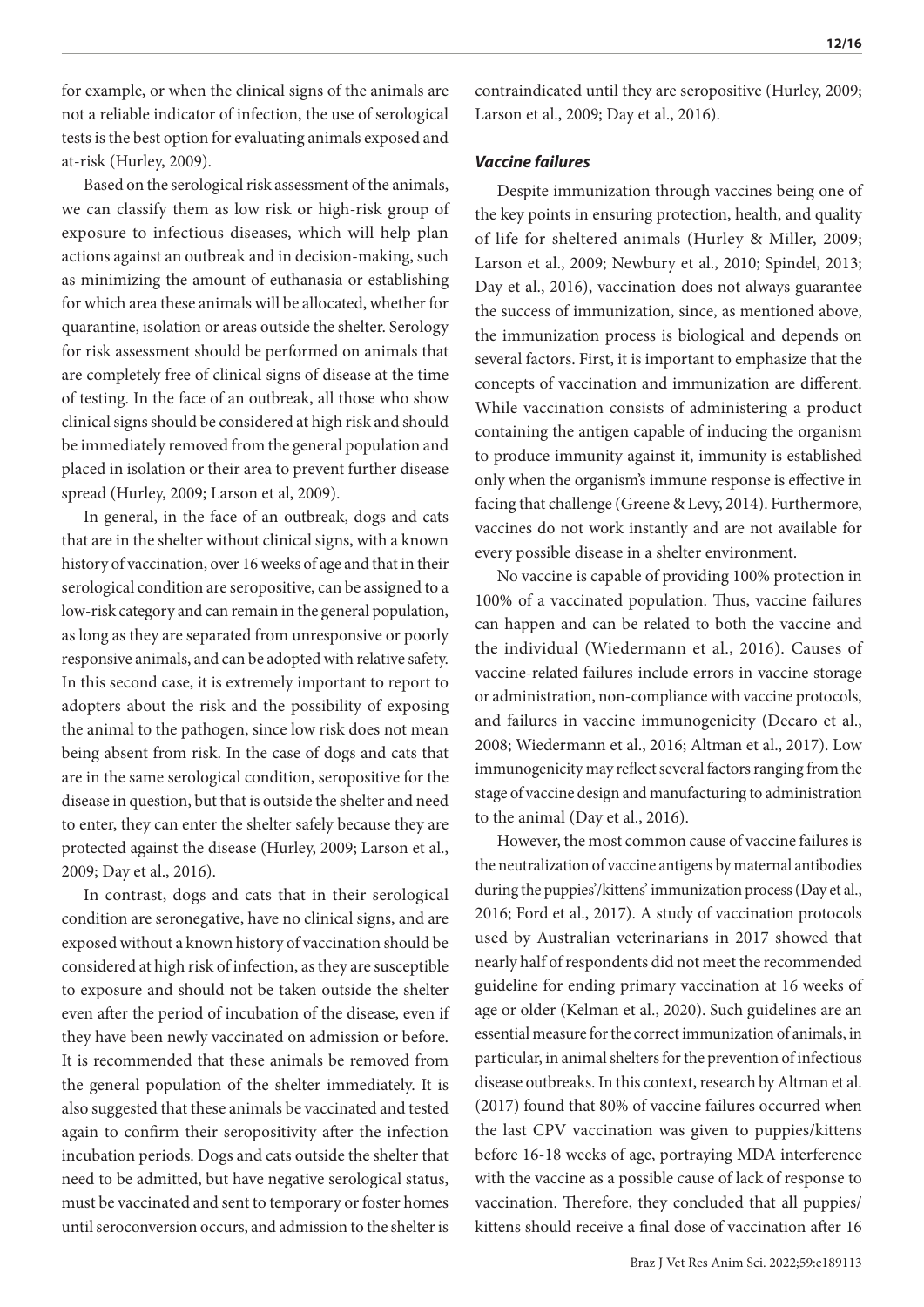weeks of age or older, and they should not be exposed to risk areas until at least two weeks after the final vaccination.

As for individual factors, it is worth remembering that a vaccinated population follows an expected distribution pattern, in which most individuals can mount a protective immune response, a small part can respond excellently, and another small part is not able to mount a protective immune response. Therefore, causes of vaccine failures are also related to the individual, including genetic factors, factors related to health and age, the individual's immune status, and nutritional status at the time of the challenge (Wiedermann et al., 2016).

#### *Vaccine reactions*

The administration of vaccines, although safe, is not without risks and has the potential to generate unwanted reactions (Larson et al., 2009). An adverse vaccine reaction is defined as any unwanted or unplanned side effect associated with the administration of a licensed biological product (Day et al., 2016). Although post-vaccination reactions are considered rare, no vaccine is completely risk-free (Stone et al., 2020) and a reliable prevalence is probably underestimated due to lack of reports by tutors and veterinarians (Gaskell et al., 2002; Waner et al., 2006; Bobadilla et al., 2017; Cossio et al. 2017).

The most frequently reported reactions are mild and short-lived, such as malaise, lethargy, fever, loss of appetite, itching, pain, and swelling at the application site, and generally do not require treatment (Day, 2006; Moore & Hogenesch, 2010; Bobadilla et al., 2017; Cossio et al., 2017). On the other hand, situations involving type I hypersensitivity or acute anaphylaxis are the most worrisome from the standpoint of risk to the patient, as they can manifest either in a milder way, such as angioedema or urticaria, or progress to shock and death of the animal, hence the procedure. The vaccination course must be followed by a follow-up of the vaccinated animal to identify possible more serious adverse effects. Other vaccine-related reactions described include type II or cytotoxic reactions, which lead to immune-mediated events such as immune-mediated hemolytic anemia or immunemediated thrombocytopenia, and whose correlation with vaccination in dogs and cats is still quite controversial; type III hypersensitivity or immune-complex reactions,

such as cutaneous ischemic vasculopathy, well described in dogs and commonly related to rabies vaccination, and finally; type IV or delayed hypersensitivity reactions, little described in dogs and cats, and may be associated with the formation of post-vaccinal granulomas (Moore et al., 2007; Moore & Hogenesch, 2010; Greene & Levy, 2014).

The veterinarian and shelter staff must always be trained and able to identify and, when possible, minimize the occurrence of adverse reactions. In addition, an adverse reaction must be registered in the animal's medical record if it occurs and it must be communicated to the adopters in the future (Larson et al., 2009). It is extremely important to portray that under no circumstances the risk of an adverse reaction to the vaccine outweighs or negate the benefit of vaccination in animals in a shelter situation.

#### **Concluding Remarks**

Vaccination in animal shelters is one of the essential and most reliable points to guarantee protection against the main infectious diseases. It is extremely important that vaccination schedules are based on strategies and principles of shelter medicine and must be customized for each facility, recognizing that no universal protocol will apply to the circumstances of all shelters, especially in Latin American shelters, where published data on the occurrence of infectious and contagious diseases are lacking.

Thus, it is necessary to not only conduct more studies on the real prevalence of infectious diseases in Latin American shelters but also to recommend and institute more convenient practices and policies to reduce the transmission of pathogens and reduce the possibility of infectious disease outbreaks in shelters. From this, it is possible to promote a healthy environment and actions to reduce risks. This integration can contribute to improving the health and well-being of dogs and cats in shelters.

## **Conflict of Interest**

The authors declare no conflict of interest.

# **Ethics Statement**

The study did not require ethical approval.

# **References**

Altman KD, Kelman M, Ward MP. Are vaccine strain, type or administration protocol risk factors for canine parvovirus

vaccine failure? Vet Microbiol. 2017;210:8-16. [http://dx.doi.](https://doi.org/10.1016/j.vetmic.2017.08.019) [org/10.1016/j.vetmic.2017.08.019](https://doi.org/10.1016/j.vetmic.2017.08.019). [PMid:29103701.](https://www.ncbi.nlm.nih.gov/entrez/query.fcgi?cmd=Retrieve&db=PubMed&list_uids=29103701&dopt=Abstract)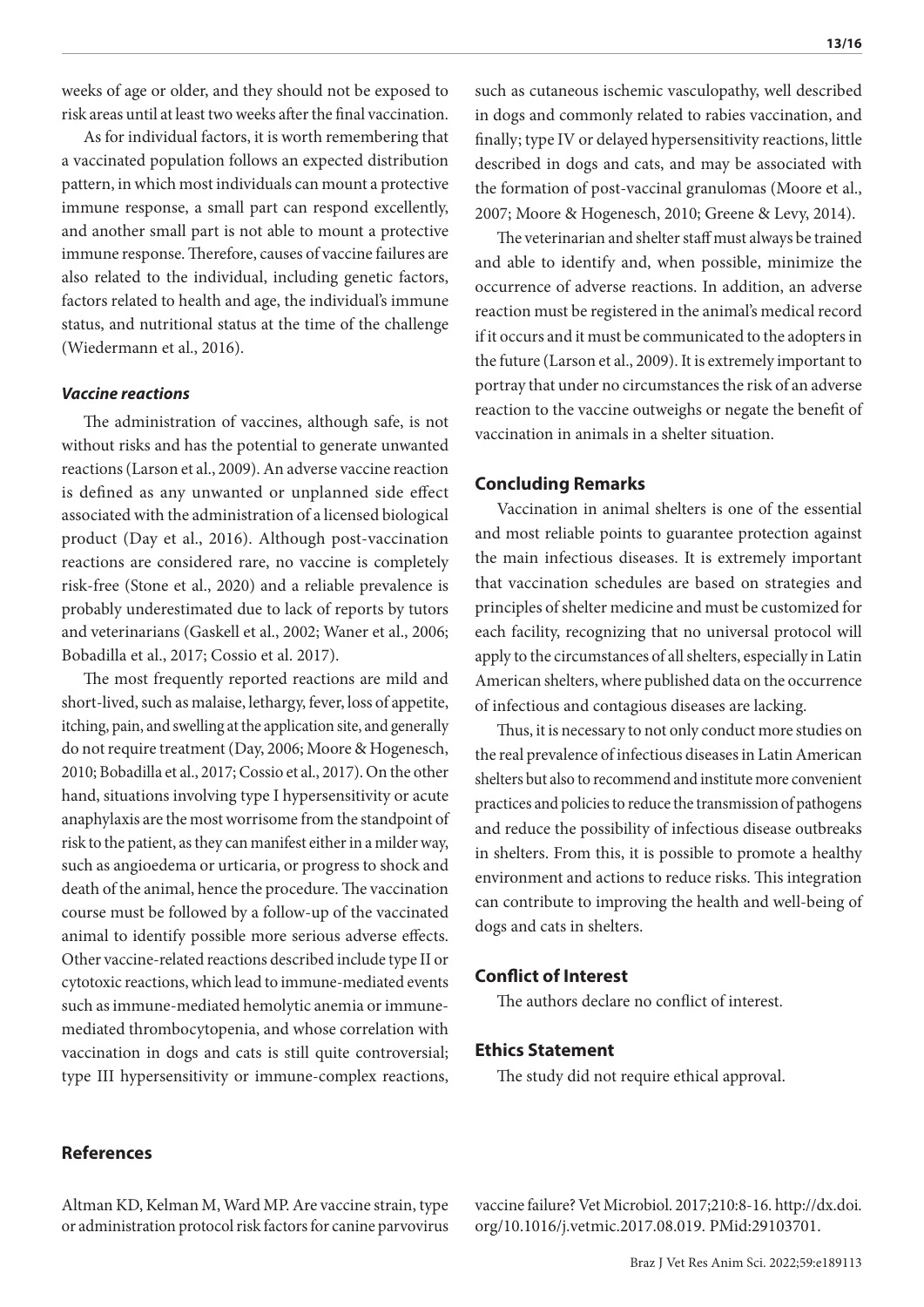Andrukonis A, Brown KM, Hall NJ, Protopopova A. Intake vaccinations reduced signs of canine respiratory disease during an outbreak at an animal shelter. Front Vet Sci. 2021;8:627580. [http://dx.doi.org/10.3389/fvets.2021.627580.](https://doi.org/10.3389/fvets.2021.627580) [PMid:33614767.](https://www.ncbi.nlm.nih.gov/entrez/query.fcgi?cmd=Retrieve&db=PubMed&list_uids=33614767&dopt=Abstract)

Bobadilla JA, Cossío TLI, Alcántara FJB, Castro LCL, Jimenéz JIF, Garza F, Guerrero J, Morais HA. Guías de vacunación para perros y gatos COLAVAC-FIAVAC-México. Parte 2. 2017 [cited 2020 Sept 6]. Available from: https://www. vanguardiaveterinaria.com.mx/guias-de-vacunacioncolavac-fiavac

Brasil. Decreto nº. 5.053, Abril 22, 2004. Aprova o Regulamento de Fiscalização de Produtos de Uso Veterinário e dos Estabelecimentos que os Fabriquem ou Comerciem, e dá outras providências. Diário Oficial da União; Brasília; 2004 Abril 23. (no. 1).

Brasil. Conselho Federal de Medicina Veterinária – CFMV. Resolução nº 1.275 Junho 25, 2019. Conceitua e estabelece condições para o funcionamento de Estabelecimentos Médico-Veterinários de atendimento a animais de estimação de pequeno porte e dá outras providências. Diário Oficial da União; Brasília; 2019 Junho 24 (no. 141).

Cossío TLI, Bobadilla JA, Alcántara FJB, Guerrero J, Morais HA. Guías de Vacunación para perros y gatos COLAVAC-FIAVAC-México. Parte 1. 2017 [cited 2020 Sept 6]. Available from: https://www.vanguardiaveterinaria.com.mx/guia-devacunacion-perros-y-gatos

Day MJ, Crawford C, Marcondes M, Squires RA. Recommendations on vaccination for Latin American small animal practitioners: a report of the WSAVA Vaccination Guidelines Group. J Small Anim Pract. 2020;61(6):E1-35. [http://dx.doi.org/10.1111/jsap.13125.](https://doi.org/10.1111/jsap.13125) [PMid:32227347.](https://www.ncbi.nlm.nih.gov/entrez/query.fcgi?cmd=Retrieve&db=PubMed&list_uids=32227347&dopt=Abstract)

Day MJ, Horzinek MC, Schultz RD, Squires RA. WSAVA Guidelines for the vaccination of dogs and cats. J Small Anim Pract. 2016;57(1):4-8. [http://dx.doi.org/10.1111/](https://doi.org/10.1111/jsap.12431) [jsap.12431.](https://doi.org/10.1111/jsap.12431) [PMid:26780853.](https://www.ncbi.nlm.nih.gov/entrez/query.fcgi?cmd=Retrieve&db=PubMed&list_uids=26780853&dopt=Abstract)

Day MJ. Vaccine side effects: fact and fiction. Vet Microbiol. 2006;117(1):51-8. [http://dx.doi.org/10.1016/j.](https://doi.org/10.1016/j.vetmic.2006.04.017) [vetmic.2006.04.017](https://doi.org/10.1016/j.vetmic.2006.04.017). [PMid:16701964.](https://www.ncbi.nlm.nih.gov/entrez/query.fcgi?cmd=Retrieve&db=PubMed&list_uids=16701964&dopt=Abstract)

Decaro N, Buonavoglia CBVR, Barrs VR. Canine parvovirus vaccination and immunisation failures: are we far from disease eradication? Vet Microbiol. 2020;247:108760. [http://](https://doi.org/10.1016/j.vetmic.2020.108760) [dx.doi.org/10.1016/j.vetmic.2020.108760.](https://doi.org/10.1016/j.vetmic.2020.108760) [PMid:32768213.](https://www.ncbi.nlm.nih.gov/entrez/query.fcgi?cmd=Retrieve&db=PubMed&list_uids=32768213&dopt=Abstract)

Decaro N, Desario C, Elia G, Martella V, Mari V, Lavazza A, Nardi M, Buonavoglia C. Evidence for immunisation failure in vaccinated adult dogs infected with canine parvovirus type 2c. New Microbiol. 2008;31(1):125-30[. PMid:18437851.](https://www.ncbi.nlm.nih.gov/entrez/query.fcgi?cmd=Retrieve&db=PubMed&list_uids=18437851&dopt=Abstract)

DiGangi BA, Levy JK, Griffin B, McGorray SP, Dubovi EJ, Dingman PA, Tucker SJ. Prevalence of serum antibody titers against feline panleukopenia virus, feline herpesvirus 1, and feline calicivirus in cats entering a Florida animal shelter. J Am Vet Med Assoc. 2012;241(10):1320-5. [http://](https://doi.org/10.2460/javma.241.10.1320) [dx.doi.org/10.2460/javma.241.10.1320](https://doi.org/10.2460/javma.241.10.1320)[. PMid:23113524.](https://www.ncbi.nlm.nih.gov/entrez/query.fcgi?cmd=Retrieve&db=PubMed&list_uids=23113524&dopt=Abstract)

Dudley ES, Schiml PA, Hennessy MB. Effects of repeated petting sessions on leukocyte counts, intestinal parasite prevalence, and plasma cortisol concentration of dogs housed in a county animal shelter. J Am Vet Med Assoc. 2015;247(11):1289-98. [http://dx.doi.org/10.2460/](https://doi.org/10.2460/javma.247.11.1289) [javma.247.11.1289.](https://doi.org/10.2460/javma.247.11.1289) [PMid:26594812.](https://www.ncbi.nlm.nih.gov/entrez/query.fcgi?cmd=Retrieve&db=PubMed&list_uids=26594812&dopt=Abstract)

Ford RB, Larson LJ, McClure KD, Schultz RD, Welborn LV. 2017 AAHA canine vaccination guidelines. J Am Anim Hosp Assoc. 2017;53(5):243-51. [http://dx.doi.org/10.5326/](https://doi.org/10.5326/JAAHA-MS-6741) [JAAHA-MS-6741.](https://doi.org/10.5326/JAAHA-MS-6741) [PMid:28846453.](https://www.ncbi.nlm.nih.gov/entrez/query.fcgi?cmd=Retrieve&db=PubMed&list_uids=28846453&dopt=Abstract)

Garcia RCM. Introdução à medicina de abrigos. In: Garcia RCM, Calderón N, Brandespim DF, editors. Medicina veterinária do coletivo: fundamentos e práticas. São Paulo: Integrativa Vet; 2019. p. 274-86.

Gaskell RM, Gettinby G, Graham SJ, Skilton D. Veterinary Products Committee working group report on feline and canine vaccination. Vet Rec. 2002;150(5):126-34. [PMid:11871665.](https://www.ncbi.nlm.nih.gov/entrez/query.fcgi?cmd=Retrieve&db=PubMed&list_uids=11871665&dopt=Abstract)

Gingrich E, Lappin M. Practical overview of common infectious disease agents. In: Miller L, Zawistowski S, editors. Shelter medicine for veterinarians and staff. 2nd ed. Chichester: John Wiley & Sons; 2012. p. 297-328. [http://](https://doi.org/10.1002/9781119421511.ch18) [dx.doi.org/10.1002/9781119421511.ch18.](https://doi.org/10.1002/9781119421511.ch18)

Greene CE, Levy JK. Immunoprophylaxis. In: Greene CE, editor. Infectious diseases of the dog and cat. 4th ed. Missouri: Elsevier Saunders; 2014. p. 1163-205.

Greene CE, Schultz RD. Immunoprophylaxis and immunotherapy. In: Greene CE, editor. Infectious diseases of the dog and cat. 3rd ed. Philadelphia: WB Saunders; 2006. p. 1069-119.

Greene CE. Immunoprophylaxis and immunotherapy. In: Greene CE, editor. Infectious diseases of the dog and cat.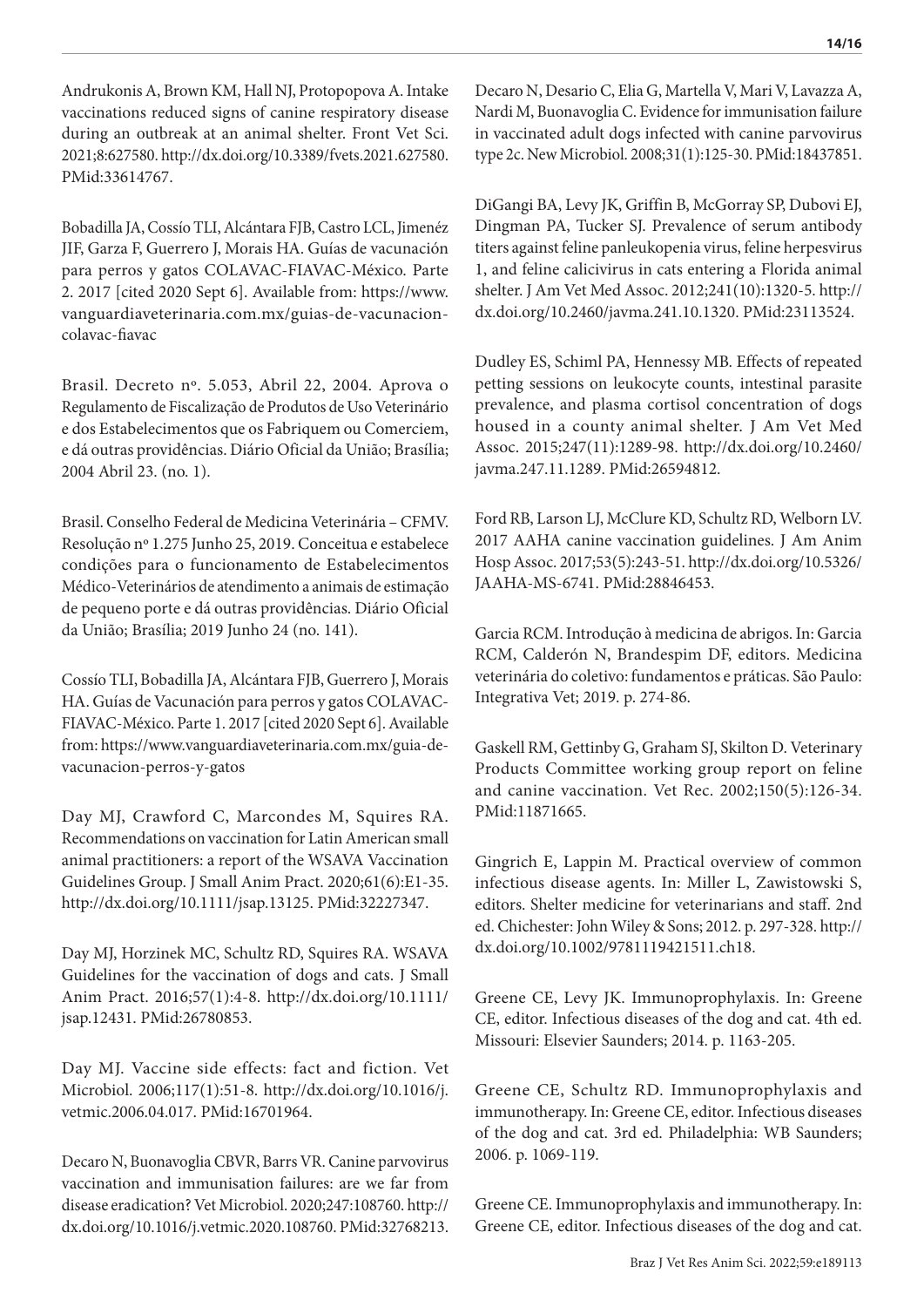2nd ed. Philadelphia: W. B. Saunders Company; 1998. p. 717-50.

Hartmann TLS, Batista HBDCR, Dezen D, Spilki FR, Franco AC, Roehe PM. Neutralizing antibodies to distemper and parainfluenza viruses in dogs in shelter kennels in the municipalities of Novo Hamburgo and Porto Alegre, RS, Brazil. Cienc Rural. 2007;37(4):1178-81. [http://dx.doi.](https://doi.org/10.1590/S0103-84782007000400045) [org/10.1590/S0103-84782007000400045.](https://doi.org/10.1590/S0103-84782007000400045)

Hines LM. Historical perspectives on the human-animal bond. Am Behav Sci. 2003;47(1):7-15. [http://dx.doi.](https://doi.org/10.1177/0002764203255206) [org/10.1177/0002764203255206](https://doi.org/10.1177/0002764203255206).

Horzinek MC. Vaccine use and disease prevalence in dogs and cats. Vet Microbiol. 2006;117(1):2-8. [http://dx.doi.](https://doi.org/10.1016/j.vetmic.2006.04.002) [org/10.1016/j.vetmic.2006.04.002](https://doi.org/10.1016/j.vetmic.2006.04.002)[. PMid:16698198.](https://www.ncbi.nlm.nih.gov/entrez/query.fcgi?cmd=Retrieve&db=PubMed&list_uids=16698198&dopt=Abstract)

Hurley KF, Miller L. Introduction to disease management in animal shelters. In: Miller L, Hurley K, editors. Infectious disease management in animal shelters. Ames: Wiley-Blackwell; 2009. p. 5-16.

Hurley KF. Outbreak management. In: Miller L, Hurley K, editors. Infectious disease management in animal shelters. Ames: Wiley-Blackwell; 2009. p. 39-48.

John TJ, Samuel R. Herd immunity and herd effect: new insights and definitions. Eur J Epidemiol. 2000;16(7):601-6. [http://dx.doi.org/10.1023/A:1007626510002](https://doi.org/10.1023/A:1007626510002). [PMid:11078115.](https://www.ncbi.nlm.nih.gov/entrez/query.fcgi?cmd=Retrieve&db=PubMed&list_uids=11078115&dopt=Abstract)

Kelman M, Barrs VR, Norris JM, Ward MP. Canine parvovirus prevention and prevalence: veterinarian perceptions and behaviors. Prev Vet Med. 2020;174:104817. [http://dx.doi.](https://doi.org/10.1016/j.prevetmed.2019.104817) [org/10.1016/j.prevetmed.2019.104817.](https://doi.org/10.1016/j.prevetmed.2019.104817) [PMid:31731035.](https://www.ncbi.nlm.nih.gov/entrez/query.fcgi?cmd=Retrieve&db=PubMed&list_uids=31731035&dopt=Abstract)

Labarthe N, Merlo A, Mendes de Almeida F, Costa R, Dias J, Autran de Morais H, Guerrero J. COLAVAC/FIAVAC – Estratégias para vacinação de animais de companhia: cães e gatos. Clin Veterinaria. 2016;124:114-20.

Lambert K, Coe J, Niel L, Dewey C, Sargeant JM. A systematic review and meta-analysis of the proportion of dogs surrendered for dog-related and owner-related reasons. Prev Vet Med. 2015;118(1):148-60. [http://dx.doi.](https://doi.org/10.1016/j.prevetmed.2014.11.002) [org/10.1016/j.prevetmed.2014.11.002](https://doi.org/10.1016/j.prevetmed.2014.11.002)[. PMid:25466216.](https://www.ncbi.nlm.nih.gov/entrez/query.fcgi?cmd=Retrieve&db=PubMed&list_uids=25466216&dopt=Abstract)

Larson L, Newbury S, Schultz RD. Canine and feline vaccinations and immunology. In: Miller L, Hurley K, editors. Infectious disease management in animal shelters. Ames: Wiley-Blackwell; 2009. p. 61-82.

Larson LJ, Schultz RD. Effect of vaccination with recombinant canine distemper virus vaccine immediately before exposure under shelter-like conditions. Vet Ther. 2006;7(2):113-8. [PMid:16871493.](https://www.ncbi.nlm.nih.gov/entrez/query.fcgi?cmd=Retrieve&db=PubMed&list_uids=16871493&dopt=Abstract)

Lechner ES, Crawford PC, Levy JK, Edinboro CH, Dubovi EJ, Caligiuri R. Prevalence of protective antibody titers for canine distemper virus and canine parvovirus in dogs entering a Florida animal shelter. J Am Vet Med Assoc. 2010;236(12):1317-21. [http://dx.doi.org/10.2460/](https://doi.org/10.2460/javma.236.12.1317) [javma.236.12.1317.](https://doi.org/10.2460/javma.236.12.1317) [PMid:20550446.](https://www.ncbi.nlm.nih.gov/entrez/query.fcgi?cmd=Retrieve&db=PubMed&list_uids=20550446&dopt=Abstract)

Lima LCF, Garcia RCM. Experiência em medicina veterinária de abrigos. In: Garcia RCM, Calderón N, Brandespim DF, editors. Medicina veterinária do coletivo: fundamentos e práticas. São Paulo: Integrativa Vet; 2019. p. 326-27.

Litster A, Nichols J, Volpe A. Prevalence of positive antibody test results for canine parvovirus (CPV) and canine distemper virus (CDV) and response to modified live vaccination against CPV and CDV in dogs entering animal shelters. Vet Microbiol. 2012;157(1-2):86-90. [http://](https://doi.org/10.1016/j.vetmic.2011.12.030) [dx.doi.org/10.1016/j.vetmic.2011.12.030](https://doi.org/10.1016/j.vetmic.2011.12.030). [PMid:22261239.](https://www.ncbi.nlm.nih.gov/entrez/query.fcgi?cmd=Retrieve&db=PubMed&list_uids=22261239&dopt=Abstract)

McCaw DL, Hoskins JD. Canine viral enteritis. In: Green CE, editor. Infectious diseases of the dog and cat. 4th ed. St Louis: Saunders; 2006. p. 63-73.

Miyamoto T, Taura Y, Une S, Yoshitake M, Nakama S, Watanabe S. Immunological responses after vaccination pre-and post-surgery in dogs. J Vet Med Sci. 1995;57(1):29- 32. [http://dx.doi.org/10.1292/jvms.57.29.](https://doi.org/10.1292/jvms.57.29) [PMid:7756420.](https://www.ncbi.nlm.nih.gov/entrez/query.fcgi?cmd=Retrieve&db=PubMed&list_uids=7756420&dopt=Abstract)

Monteiro FL, Cargnelutti JF, Martins M, Anziliero D, Erhardt MM, Weiblen R, Flores EF. Detection of respiratory viruses in shelter dogs maintained under varying environmental conditions. Braz J Microbiol. 2016;47(4):876-81. [http://](https://doi.org/10.1016/j.bjm.2016.07.002) [dx.doi.org/10.1016/j.bjm.2016.07.002](https://doi.org/10.1016/j.bjm.2016.07.002)[. PMid:27522932.](https://www.ncbi.nlm.nih.gov/entrez/query.fcgi?cmd=Retrieve&db=PubMed&list_uids=27522932&dopt=Abstract)

Moore GE, Desantis-Kerr AC, Guptill LF, Glickman NW, Lewis HB, Glickman LT. Adverse events after vaccine administration in cats: 2,560 cases (2002-2005). J Am Vet Med Assoc. 2007;231(1):94-100. [http://dx.doi.org/10.2460/](https://doi.org/10.2460/javma.231.1.94) [javma.231.1.94](https://doi.org/10.2460/javma.231.1.94)[. PMid:17605670.](https://www.ncbi.nlm.nih.gov/entrez/query.fcgi?cmd=Retrieve&db=PubMed&list_uids=17605670&dopt=Abstract)

Moore GE, Hogenesch H. Adverse vaccinal events in dogs and cats. Vet Clin North Am Small Anim Pract. 2010;40(3):393- 407. [http://dx.doi.org/10.1016/j.cvsm.2010.02.002.](https://doi.org/10.1016/j.cvsm.2010.02.002) [PMid:20471524.](https://www.ncbi.nlm.nih.gov/entrez/query.fcgi?cmd=Retrieve&db=PubMed&list_uids=20471524&dopt=Abstract)

Newbury S, Blinn MK, Bushby PA, Cox CB, Dinnage JD, Griffin B, Hurley KF, Isaza N, Jones W, Miller L, O'Quin J,